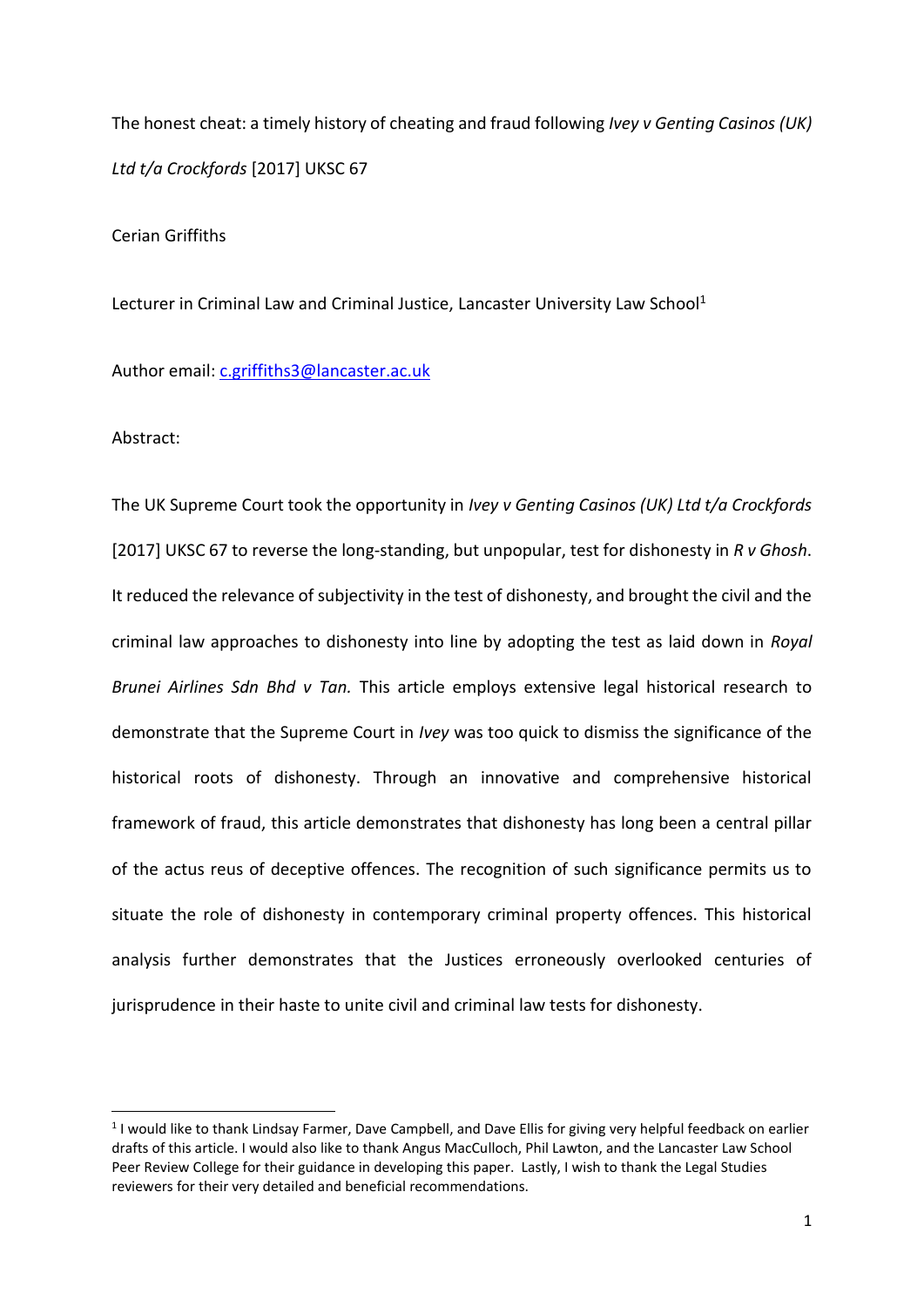Abstract:

The UK Supreme Court took the opportunity in *Ivey v Genting Casinos (UK) Ltd t/a Crockfords* [2017] UKSC 67 to reverse the long-standing, but unpopular, test for dishonesty in *R v Ghosh*. It reduced the relevance of subjectivity in the test of dishonesty, and brought the civil and the criminal law approaches to dishonesty into line by adopting the test as laid down in *Royal Brunei Airlines Sdn Bhd v Tan.* This article employs extensive legal historical research to demonstrate that the Supreme Court in *Ivey* was too quick to dismiss the significance of the historical roots of dishonesty. Through an innovative and comprehensive historical framework of fraud, this article demonstrates that dishonesty has long been a central pillar of the actus reus of deceptive offences. The recognition of such significance permits us to situate the role of dishonesty in contemporary criminal property offences. This historical analysis further demonstrates that the Justices erroneously overlooked centuries of jurisprudence in their haste to unite civil and criminal law tests for dishonesty.

## INTRODUCTION

The recent Supreme Court judgment of *Ivey v Genting Casinos (UK) Ltd t/a Crockfords* [2017] UKSC 67 (hereafter '*Ivey*') is a reminder of how fraud and property offences continue to be an ontologically and conceptually problematic area of law. The Supreme Court took the opportunity in *Ivey* to reverse the long-standing but widely unpopular test for dishonesty as laid down in *R v Ghosh<sup>2</sup>*, partly to reduce the relevance of subjectivity to the test of dishonesty, and partly to bring the civil and the criminal law approaches to dishonesty into line.

<sup>2</sup> R v *Ghosh* [*1982*] 3 WLR 110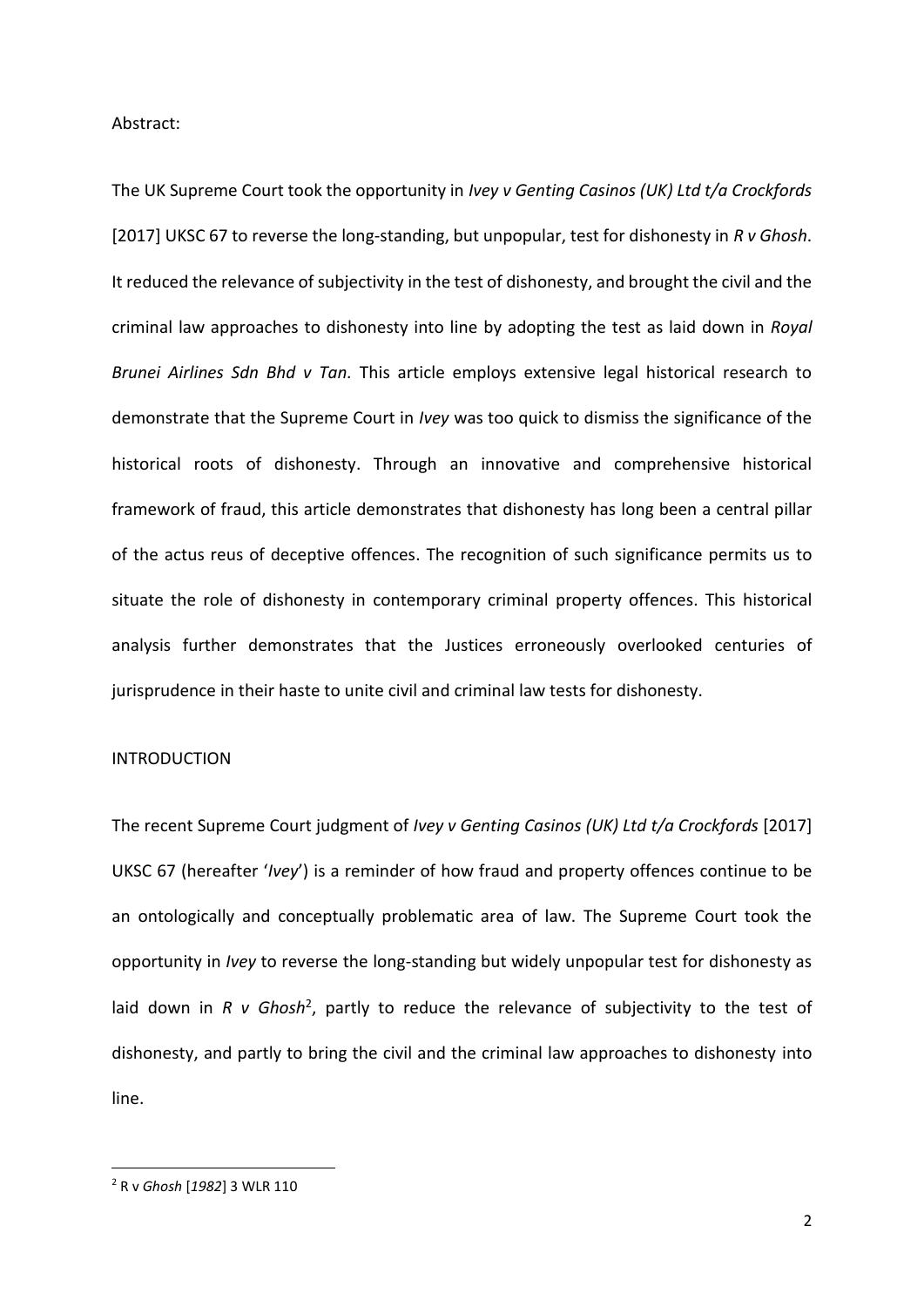<span id="page-2-0"></span>In making this judgment, the Justices in *Ivey* held that dishonesty is a relatively recent addition to the mens rea of cheating.<sup>3</sup> In bolstering this claim, the Justices engaged in brief, but significant, analysis of the legal history of cheating and gambling, concluding that dishonesty was a twentieth century addition to theft, and by extension, this article argues, assumedly to other offences for which dishonesty constitutes part of the mens rea. This article employs more extensive legal historical research to demonstrate that the Supreme Court in *Ivey* was too quick in dismissing the significance of the historical roots of dishonesty. Legal historical research reveals that dishonesty has always been a central pillar of the actus reus of deceptive offences. In so readily concluding dishonesty to be a new addition to the offence of cheating, and consequently altering the test for dishonesty, the Justices have over-looked the significance of deception and dishonesty which lie at the heart of cheating.

In addition to dismissing the *Ghosh* test of dishonesty, the Justices held that any test for dishonesty must be consistent across civil and criminal law. This consistency has been imposed by ruling the civil test of dishonesty, as laid down in *Royal Brunei Airlines Sdn Bhd v Tan<sup>4</sup> ,* ought to be applied to the criminal law. The test was explained by Lord Hoffman in *Barlow Clowes*<sup>5</sup> and reproduced by the Justices in *Ivey*:

"Although a dishonest state of mind is a subjective mental state, the standard by which the law determines whether it is dishonest is objective. If by ordinary standards

<sup>3</sup> *Ivey v Genting Casinos (UK) Ltd t/a Crockfords* [2017] UKSC 67, At para.48. The *mens rea* of 'fraudulently' was replaced with dishonesty in R v Williams [1953] 1 QB 660. This made the test about the state of mind of the accused, although the Justices then argue the trial judge in *Ivey* was right in deciding that what was cheating was a matter for the court and was an objective test (whether the act was cheating but not the *mens rea*).

<sup>4</sup> [1995] 2 AC 37

<sup>5</sup> *Barlow Clowes International Ltd v Eurotrust International Ltd* [2005] UKPC 37; [2006] 1 WLR 1476, Lord Hoffman at pp 1479-1480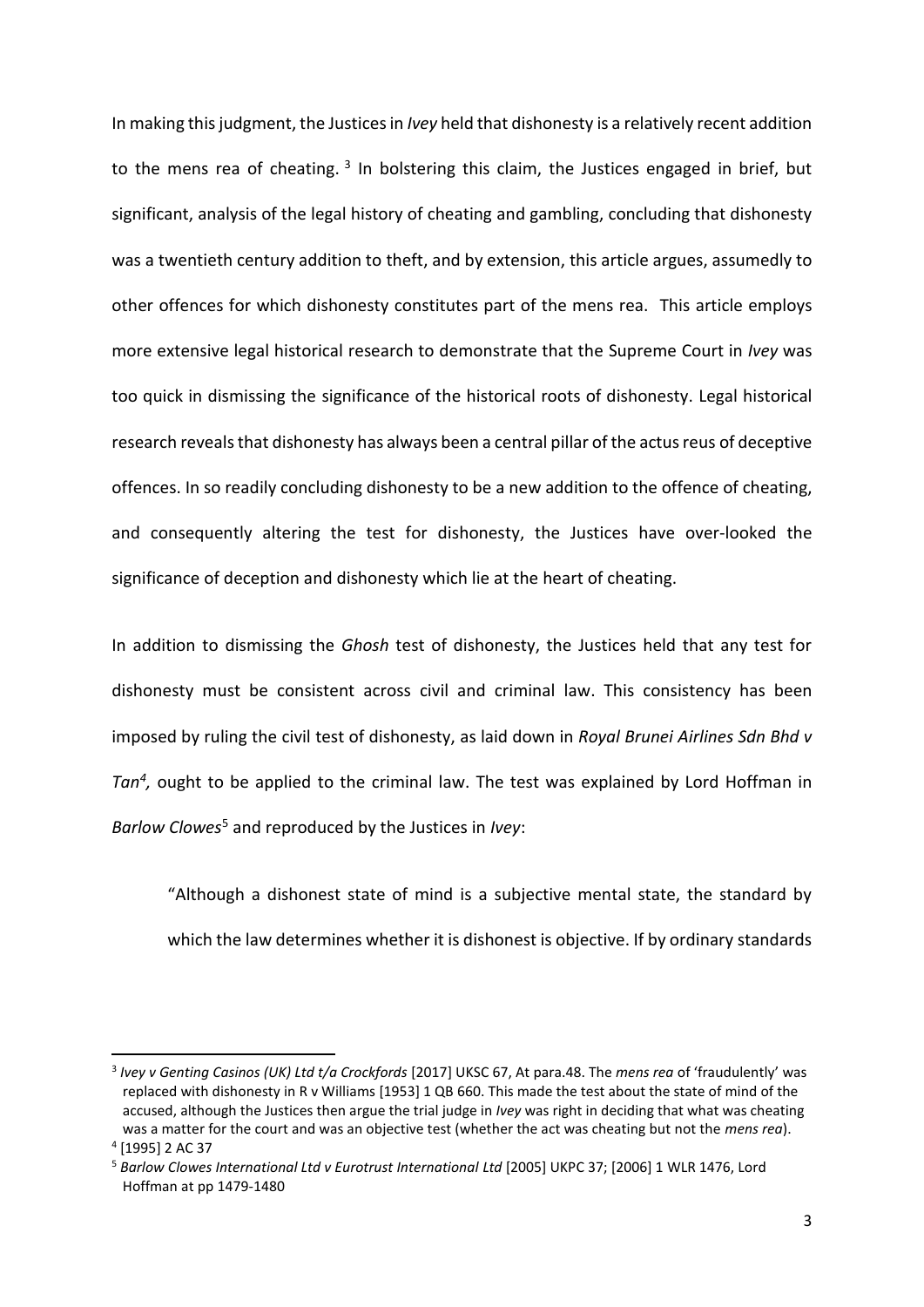a defendant's mental state would be characterised as dishonest, it is irrelevant that the defendant judges by different standards."

The Justices in *Ivey* made clear that the future test of dishonesty, whether in criminal or civil courts, ought to be in line with the approach given in *Royal Brunei*:

"When dishonesty is in question the fact-finding tribunal must first ascertain (subjectively) the actual state of the individual's knowledge or belief as to the facts. The reasonableness or otherwise of his belief is a matter of evidence (often in practice determinative) going to whether he held the belief, but it is not an additional requirement that his belief must be reasonable; the question is whether it is genuinely held. When once his actual state of mind as to knowledge or belief as to facts is established, the question whether his conduct was honest or dishonest is to be determined by the fact-finder by applying the (objective) standards of ordinary decent people. There is no requirement that the defendant must appreciate that what he has done is, by those standards, dishonest."<sup>6</sup>

This article questions this blanket approach laid down in *Ivey* in so far as it raises significant challenges to the underlying rationale employed by the Justices in determining that the civil and criminal law ought to be in alignment. In demonstrating how eighteenth and nineteenth century jurisprudence actively distinguished between frauds in criminal law and contract law in the attempt to define criminal cheats, the need for judicial reflection surrounding the role of the criminal law in this area shall become apparent. Analysis of this jurisprudence and wider

 $6$  Above n [3,](#page-2-0) Para [74]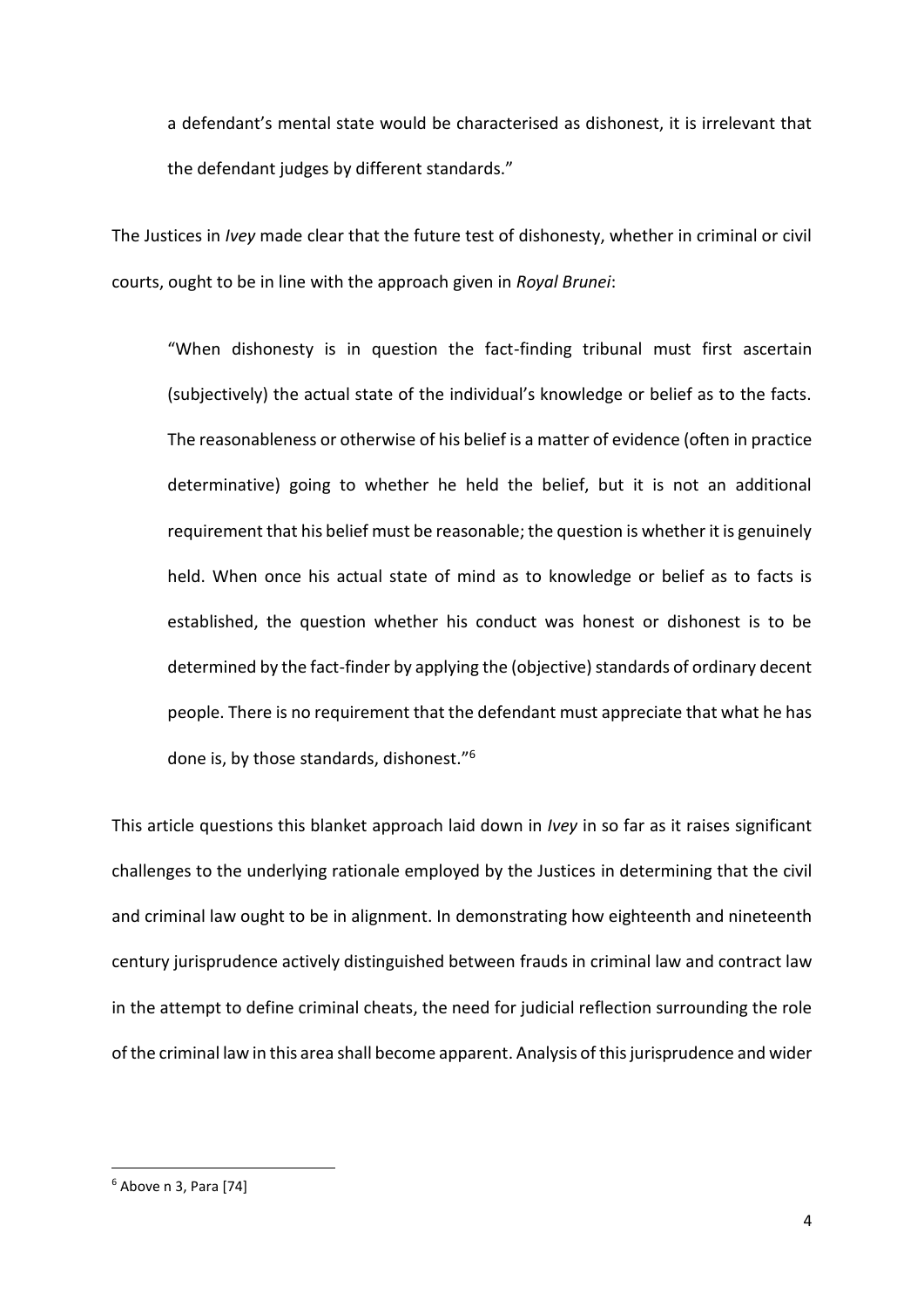criminal law theory will challenge the Justices' assertion that the civil and criminal laws incorporating dishonesty must be conflated.

The *Ghosh<sup>7</sup>* test has formed the basis of dishonesty in the criminal law for nearly forty years. For an accused to be dishonest it must be shown that the reasonable person thought the action dishonest (an objective test), and that the accused appreciated that the reasonable person would find his actions dishonest (a subjective-objective test). The *Ghosh* test has been deemed problematic as it allows a subjective interpretation of dishonesty which, as shall be discussed below, the Justices held allowed a loophole for the genuine but dishonest thief who does not recognise that the reasonable person would believe their conduct to be dishonest. The Justices invoked historical research to dispose of this problematic test and, whilst it is laudable that the Justices engaged in legal historical research to explore the relevance of dishonesty to cheating, the Justices were evidently keen to use the case of *Ivey* to rectify a test of dishonesty which they felt was fundamentally flawed.<sup>8</sup> Consequently, the breadth and depth of the historical research was limited by the starting point of the Justices, that *Ghosh* was an anomaly in an otherwise consistent history of precedent in which dishonesty played no role in the mens rea of cheating offences.

<span id="page-4-0"></span>Taking this standpoint, the Justices engaged in a narrow exploration of the history of cheating and the historical relationship between cheating and gambling.<sup>9</sup> However, had the Justices asked the question 'what role did dishonesty play in the offence of cheating?', they would

<sup>7</sup> R v *Ghosh* [*1982*] 3 WLR 110

<sup>8</sup> Karl Laird, 'Case Comment: Dishonesty: Ivey v Genting Casinos UK Ltd (t/a Crockfords Club), *Criminal Law Review* 395, 2018

<sup>&</sup>lt;sup>9</sup> It is acknowledged that the Justices, at para,43, make clear that cheating at gambling is sui generis but they then go on to use the discussion of cheating in gambling to open a far wider discussion regarding dishonesty in other offences. This article is engaging with this wider spirit of the judgment.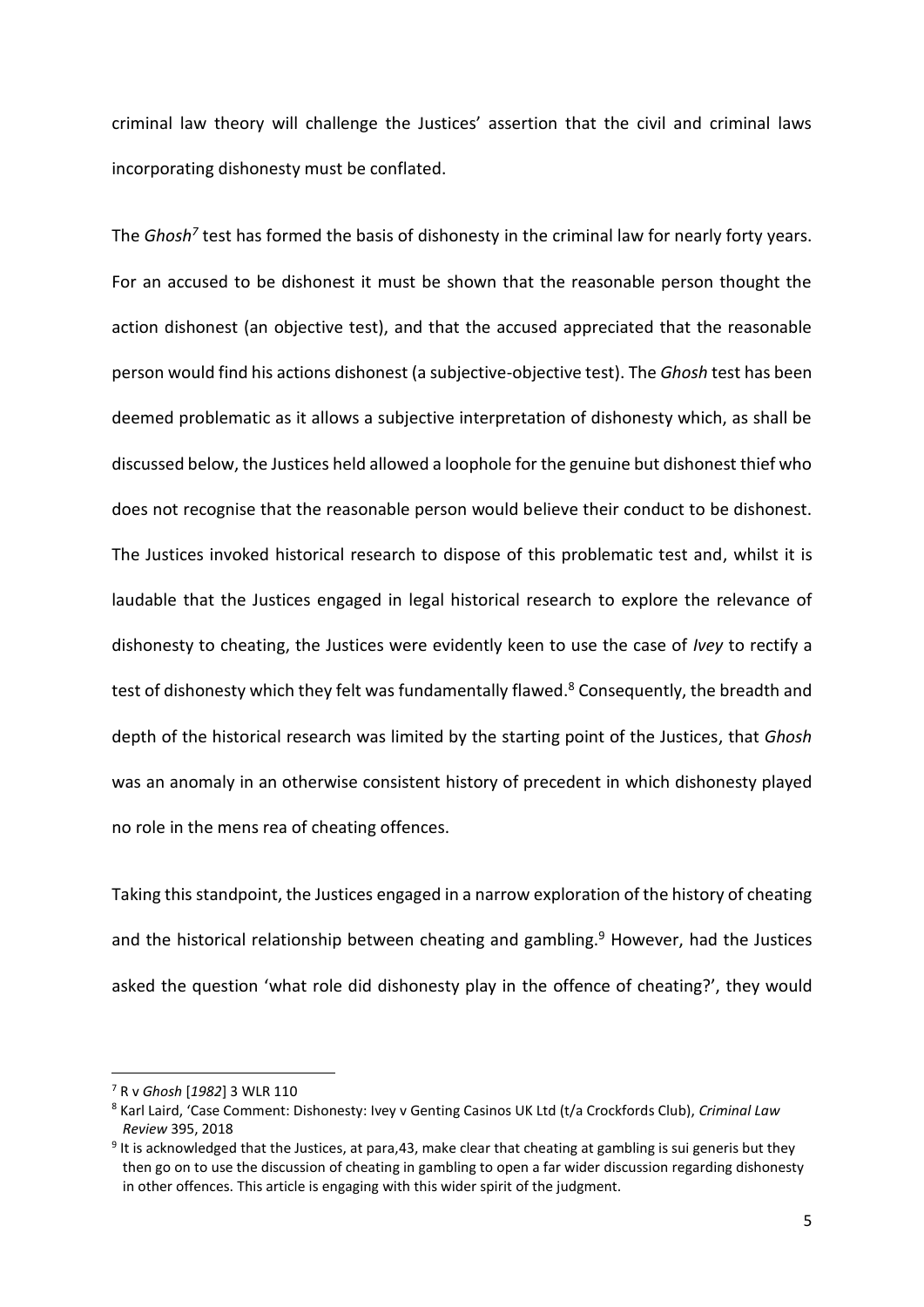have seen that dishonesty has always been a central pillar of the *conduct* of cheating. In examining a wider range of sources than those considered by the Supreme Court, including court and practitioner records, this article demonstrates that dishonesty has always been an imperative element within the conduct of cheating.

This shall be demonstrated through the introduction of my novel doctrinal framework. This framework is derived from analyses of statute, case law, and contemporary commentary on the offences surrounding cheating and wider fraud offences from Tudor times $^{10}$  to the beginning of the nineteenth century. This framework consists of three defining doctrines of criminal fraud: a) that the fraud must be conducted through the use of an artful device; b) that this fraud must have some public harm; and c) that this fraud cannot merely constitute a fraud in contract law.

This article revisits the case of *R v Hinks<sup>11</sup>* as this judgment both illustrates the conflict between civil and criminal law principles that sit at the heart of the *Ivey* judgment, and also engages with the over-reliance upon dishonesty which characterises the current laws of theft and which set the tone for wider property offences.

The first section of this article introduces an overview of the case of *Ivey*, highlighting the elements of the judgment most relevant to my argument and how legal history was utilised within these arguments. The following section introduces the novel doctrinal framework for understanding the offence of cheating. By applying the framework, this article demonstrates how dishonesty has historically been a key element of the conduct element of cheating. Section three considers *Ivey* in light of this doctrinal framework, exploring how the Justices

 $10$  Cheating has an earlier history, though this article uses sources from the Tudor period onward.

<sup>&</sup>lt;sup>11</sup> [2000] UKHL 53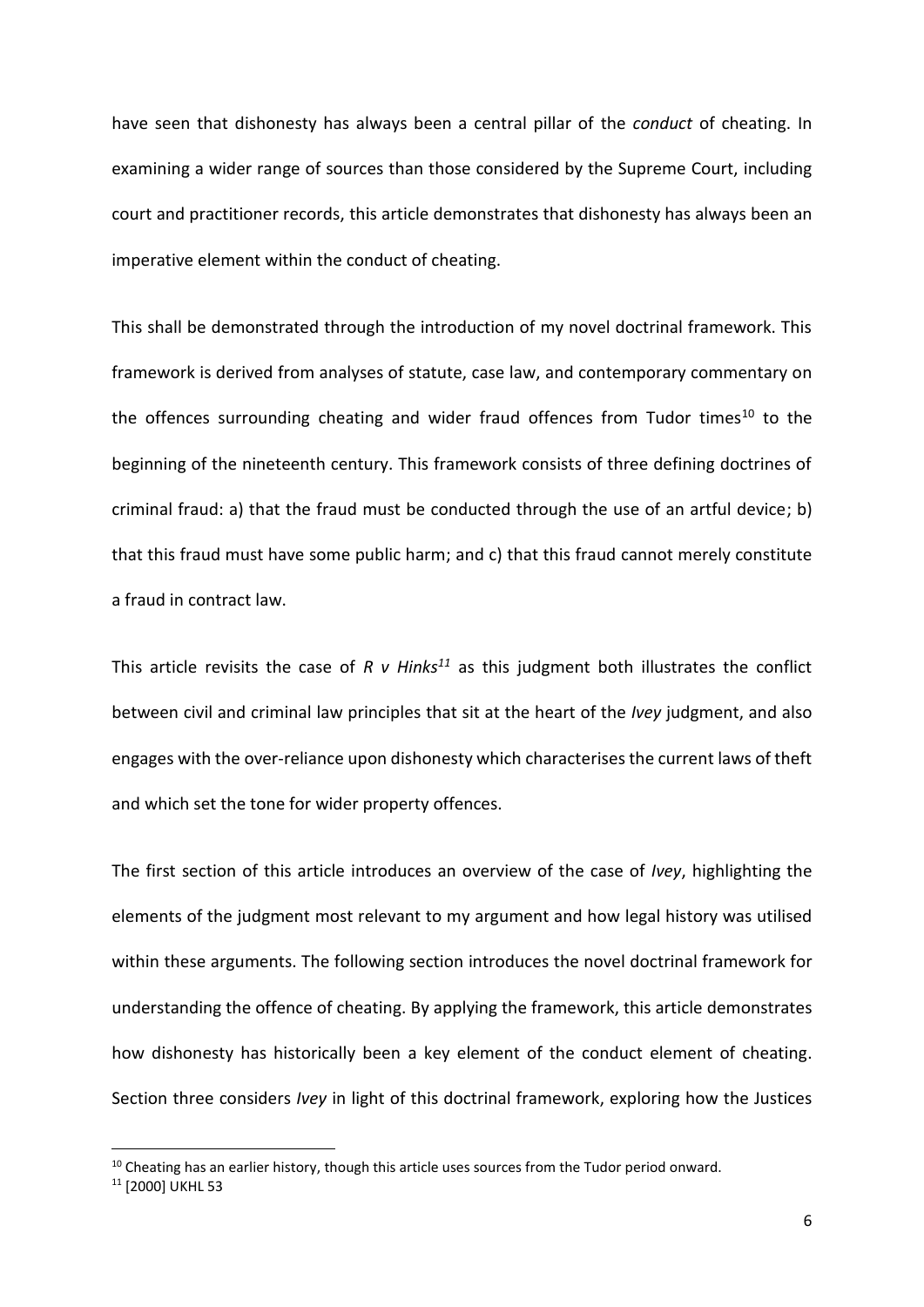might have handed down an alternative judgment had they engaged with a richer history of fraud and cheating.

# **Ivey v Genting Casinos (UK) Ltd t/a Crockfords**

This breach of contract case began in the High Court and concerns the disputed gambling winnings of Mr Ivey. In 2012, Mr Ivey won £7.7m in the game of chance known as Punto Banco, a variation of Baccarat. Mr Ivey, along with a colleague, identified that certain packs of playing cards used at Crockfords' casino had distinctive markings which could help players distinguish face cards from numbered cards. This method of card reading is known as 'Edgesorting'. It allowed Mr Ivey to have a competitive advantage in a game otherwise based upon chance.

Mr Ivey and his companion, Ms Sun, actively ensured they could distinguish between the cards through a series of deceptive measures. These measures included both Mr Ivey and Ms Sun feigning superstition in order to guarantee the same pack of cards with the particular markings was repeatedly used. In order to make certain they could see the backs of the cards clearly, Ms Sun also communicated to the unsuspecting croupier that the cards needed to be placed in a particular way 'to change luck'.<sup>12</sup> The croupier was unaware of why she was being asked to rotate the cards in a certain way and was innocently indulging what she believed were the whims of a superstitious gambler.

When Crockfords discovered the methods by which Mr Ivey won, they refused to pay the winnings on the grounds that there was an implied term in the contract that neither party would cheat, and that Mr Ivey had breached this term. In response, Mr Ivey claimed that

 $12$  Above n [3,](#page-2-0) Para [17]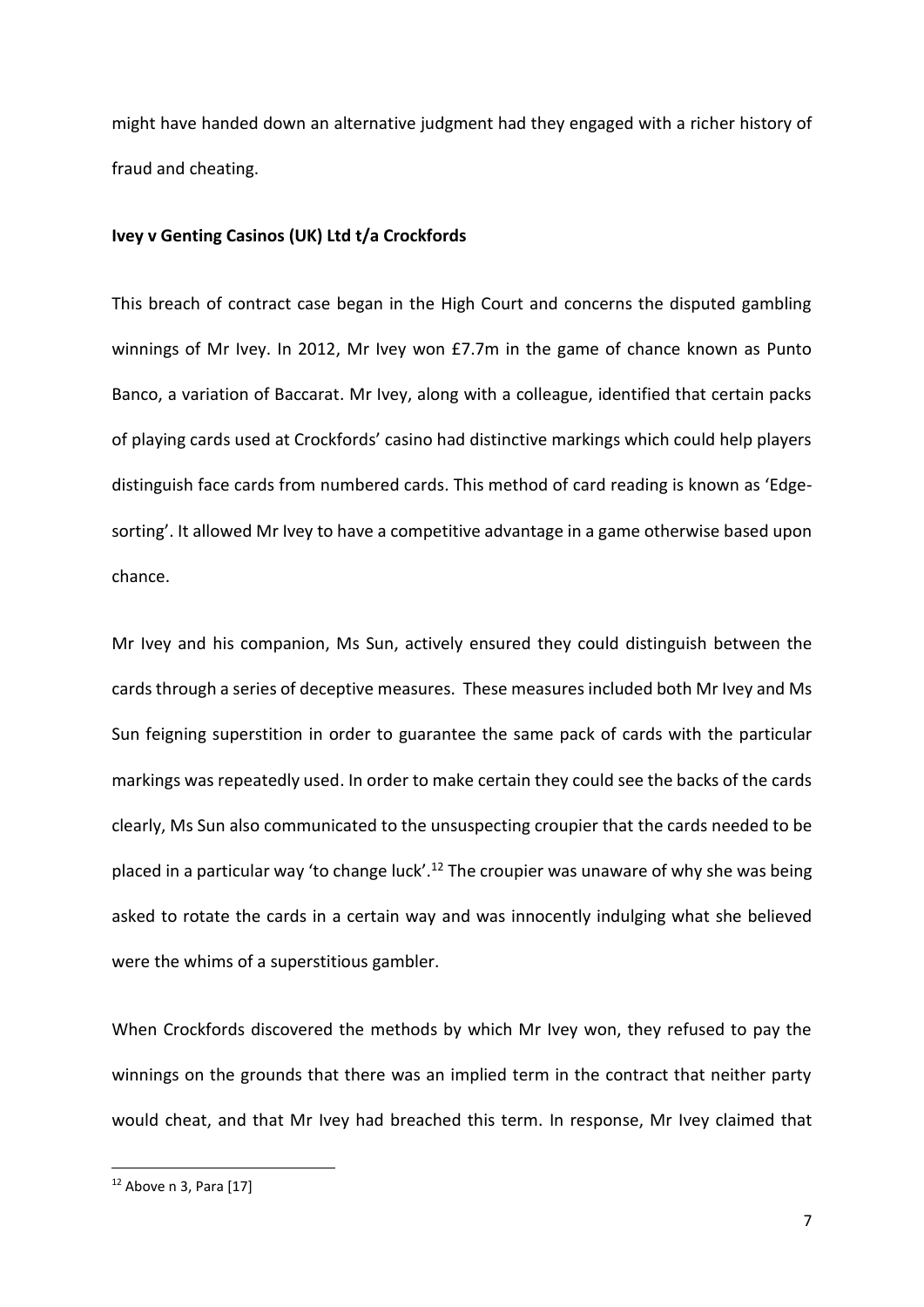edge-sorting was a recognised technique to improve one's odds and was not cheating. At trial, the judge found Mr Ivey to be truthful in his assertion that he was a professional gambler and 'advantage player', and that he saw edge-sorting as 'legitimate gamesmanship' rather than a dishonest practice.

At trial, Mr Justice Mitting held that edge-sorting was clearly a breach of the implied term of the contract not to cheat and held that the issue of cheating depended not on the state of mind of Mr Ivey but rather, whether this practice was cheating in law. <sup>13</sup> When the appeal reached the Supreme Court, the Justices engaged with three main questions. First, did Mr Ivey breach any regulations of the Gambling Act 2005? Second, were Mr Ivey's actions a breach of contract? Lastly, what was the significance of dishonesty to cheating?

The Supreme Court in *Ivey* held that Mr Ivey was not entitled to the winnings as he had, in fact and in law, cheated and thereby breached an implied term within the gambling contract. As stated above, the Justices took the opportunity in this civil case to alter the test for dishonesty across both the civil and the criminal law by laying down extensive obiter dicta regarding *Ghosh* and the appropriate test for dishonesty. The Justices relied heavily upon legal historical research to bolster this far-reaching judgment.

# *Ivey* **and the use of Legal History**

Whilst discussion of precedent is common in appellate courts, *Ivey* paved the way for broader discussion of the history of cheating. By way of appeal, Mr Ivey sought to rely on a particular

<sup>13</sup> Above n [3,](#page-2-0) Para [27]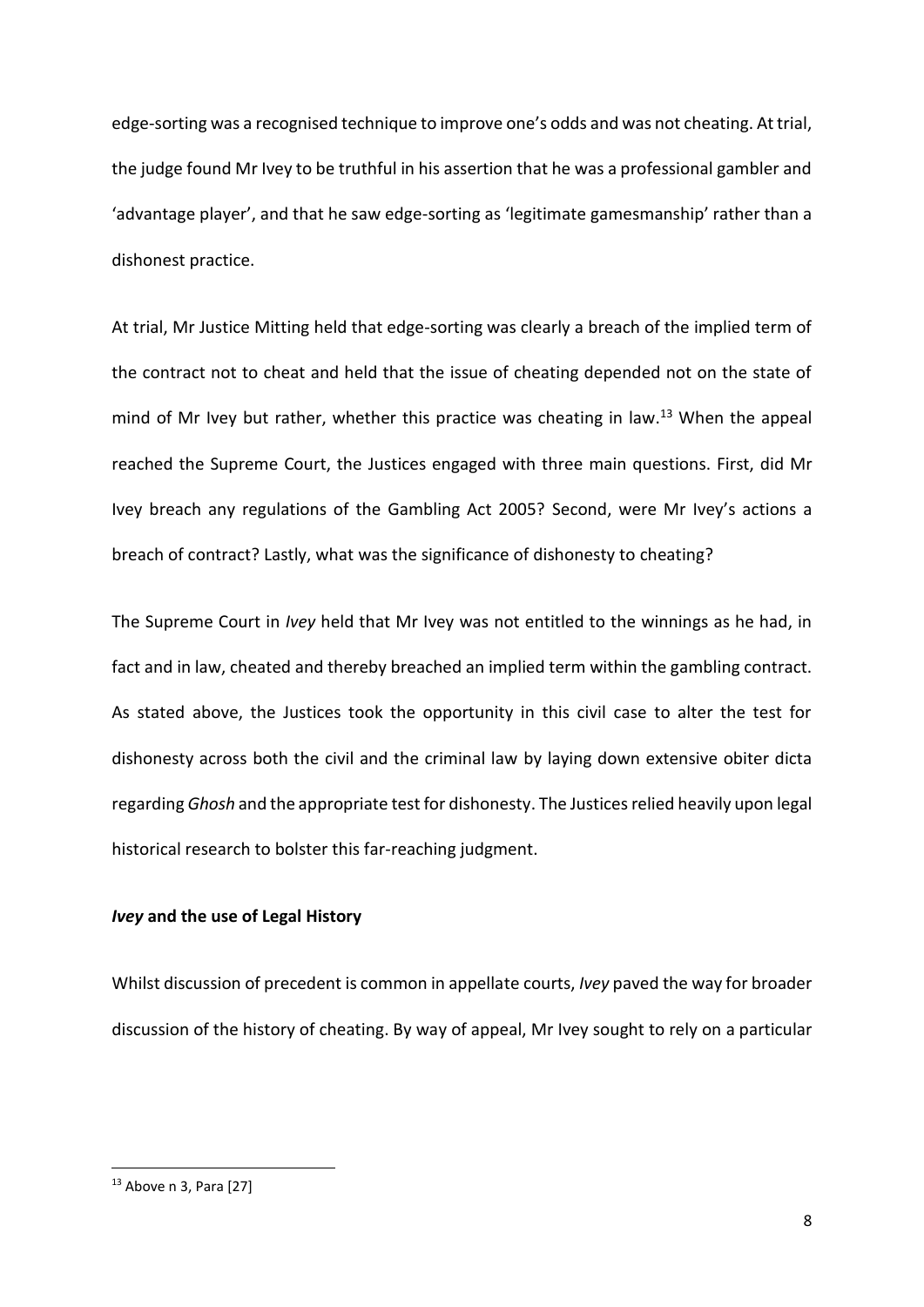construction of the common law offence of cheating as laid down in East's Pleas of the Crown (1803) and restated by Viscount Dilhorne in *R v Scott*:

"the fraudulent obtaining [of] the property of another by any deceitful and illegal practice or token (short of felony) which affects or may affect the public. It is not, however, every species of fraud or dishonesty in transactions between individuals which is the subject matter of a criminal charge at common law; ... it must be such as affects the public ...calculated to defraud numbers, to deceive the people in general."<sup>14</sup>

Mr Ivey claimed East demonstrated dishonesty to be a key element of cheating and, as Mr Justice Mitting at trial had ruled Mr Ivey not to be dishonest, Mr Ivey could not have cheated. By co-opting this nineteenth century construction of cheating in such a way, Mr Ivey allowed the Justices the opportunity to revisit the fundamental definition of cheating and the wider definition of dishonesty.

The Justices in *Ivey* ostensibly sought to understand the history, and capture the essence of cheating, by tracing the legislative origins of gambling and some of the corresponding case law relating to cheating.<sup>15</sup> The purpose of this exercise was to understand the role of dishonesty in the development of the cheating offence.<sup>16</sup> Notwithstanding the watershed effect of the Theft Act 1968 in the longer history of larceny and dishonesty, the Justices felt is worthwhile to explore the earlier origins of cheating offences in order to retrace the steps of dishonesty.

<sup>14</sup> *R v Scott [1975] AC 819*

 $15$  Ibid, paras [26-51]

<sup>&</sup>lt;sup>16</sup> This was not the sole focus of the judgment, see Above, n 8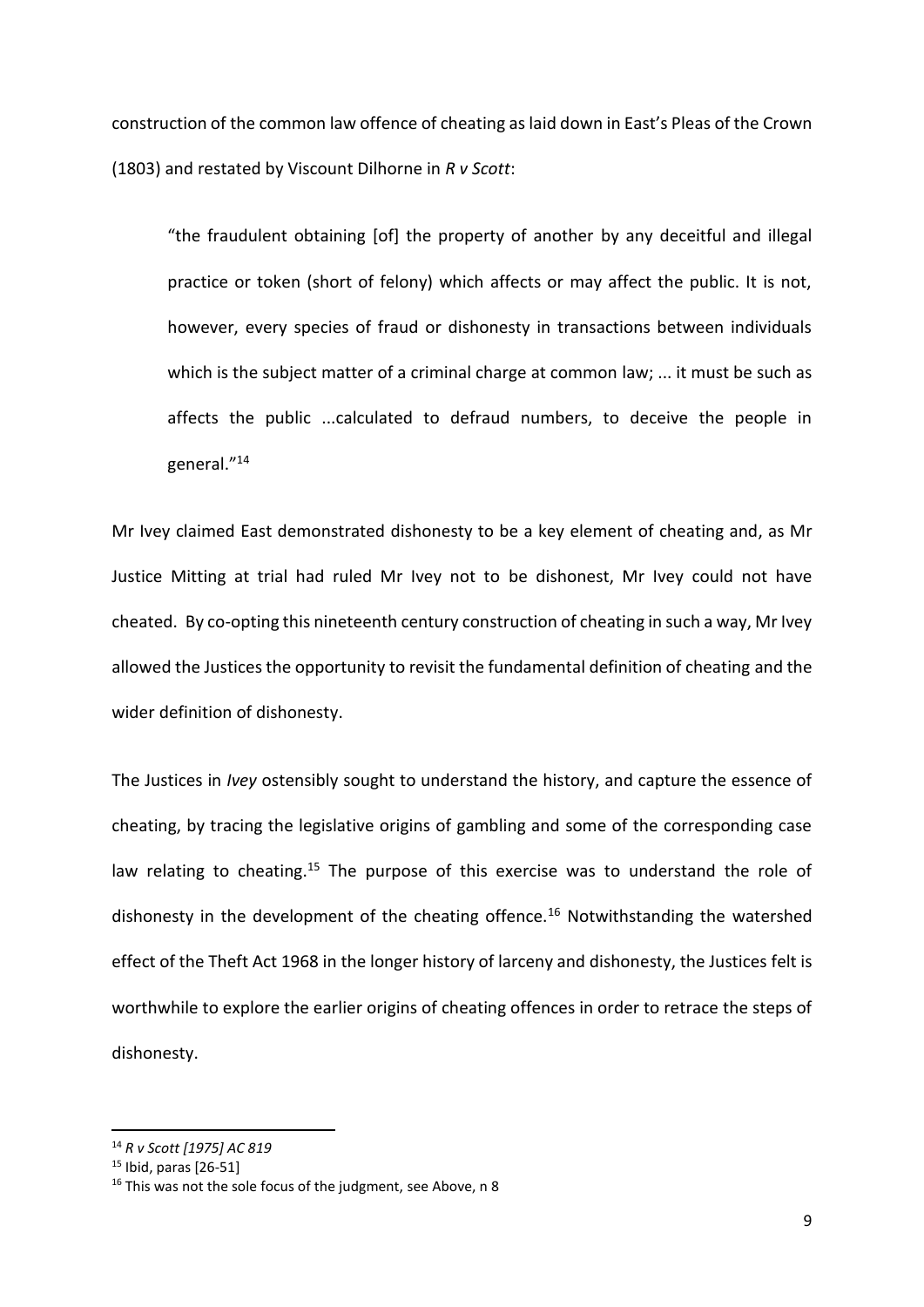As a number of commentators have been quick to point out, the judgment in *Ivey* is surprising as the correctness of *Ghosh* was not raised in depth at any of the early stages of the litigation.<sup>17</sup> In fact, the *Ghosh* test had recently been considered in the case of *R v Hayes* and had been found good law.<sup>18</sup> Perhaps it was because there had been such little argument in the earlier hearings of *Ivey* that the Justices drew upon historical research in their dismissal of *Ghosh*. Moreover, as the Lord Chief Justice had very recently engaged in separate consideration of *Ghosh*, perhaps the Justices in *Ivey* co-opted historical research into their judgment in order to bolster their dismissal of a case recently deemed good law.

Whatever the rationale for using historical research, the Justices approach focused narrowly upon particular sources and failed to identify the significance of dishonesty to the conduct of cheating and to other fraud offences. One explanation for the Justices' failure to recognise the significance of dishonesty as a part of the conduct of the offence of cheating is because the Justices did not define cheating. In fact, the Justices held that defining cheating was 'unwise to attempt<sup>'19</sup> due to the 'extraordinary range of activities to which the concept may apply<sup>'20</sup> and also because of the 'inevitable truth that there will be room for debate at the fringes as to what does and does not constitute cheating.'<sup>21</sup>

The Justices do however identify some common traits of cheating including 'a deliberate (and not an accidental) act designed to gain an advantage in the play which is objectively improper, given the nature, parameters and rules (formal or informal) of the game'.<sup>22</sup> The Justices

<sup>&</sup>lt;sup>17</sup> Above [n 8](#page-4-0)

<sup>18</sup> R v *Hayes* [2015] EWCA Crim 1994; [2018] 1 Cr.App. R 10

 $19$ Above n [3,](#page-2-0) para [47]

 $20$  Ibid, para [38]

 $21$  Ibid, para [47]

 $22$  Ibid, para  $[47]$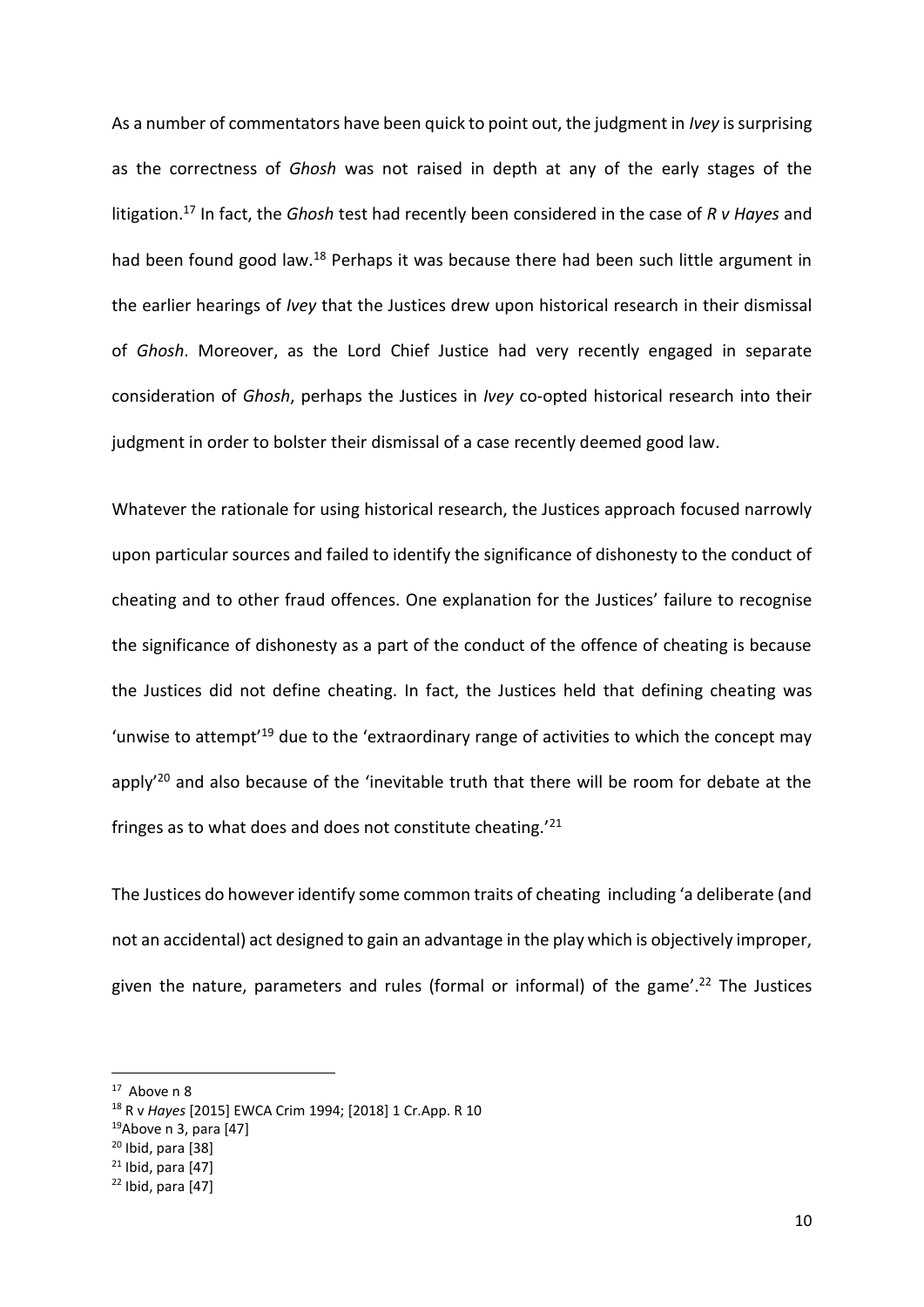further held that a definition of cheating is not required in ascertaining whether dishonesty is fundamental to cheating. This is where the judgment takes a wrong turn as had the Justices engaged in a more thorough exploration of the definition of cheating through history, the significance of dishonesty to the conduct of cheating would have emerged.

In the rest of this article I directly critique the judgment in *Ivey* by demonstrating the level and depth of legal historical research which might have been undertaken by the Justices, and which would have allowed the Justices to appreciate the significance of dishonesty to the conduct of cheating.

#### A HISTORY OF CHEATING: A DOCTRINAL FRAMEWORK OF FRAUD

1

The great definitional ambiguity at the heart of cheating was as true 300 years ago as it is today. As a collection of offences, cheating and fraud are ontologically problematic. Fraud offences exist at the interface of civil law and criminal law and this interconnectedness results in fraud and financial misconduct often being viewed with ambivalence in the twenty-first century.<sup>23</sup> The judgment in *Ivey* has not lessened this ontological ambiguity and has potentially exacerbated the problem of how criminal deception is viewed within the wider legal framework.

Historically, fraud offences, of which cheating is one, can be defined both positively and negatively: what fraud was, and what fraud was not. Before analysing cheating, a definition

<sup>&</sup>lt;sup>23</sup> For modern discussions of fraud and white-collar crime see: John P. Locker and Barry Godfrey, Ontological Boundaries and Temporal Watersheds in the Development of White-Collar Crime. *British Journal of Criminology* (2006) 46, 976-992; S.P Shapiro, Collaring the Crime, not the Criminal: Reconstructing the Concept of White-Collar Crime. *American Sociological Review*, Vol.55, No.3 (Jun 1990) pp.346-365; E.D. Sutherland, Is "White Collar Crime" Crime? *American Sociological Review* Vol.10 no.2 (1944) pp.132-139; Wilson, Sarah, *The Origins of Modern Financial Crime. Historical foundations and current problems in Britain* (Routledge, 2014); Gary Wilson and Sarah Wilson 'Can the general fraud offence 'get the law right'?: some perspectives on the 'problem' of financial crime. *Journal of Criminal Law* (2006-2007).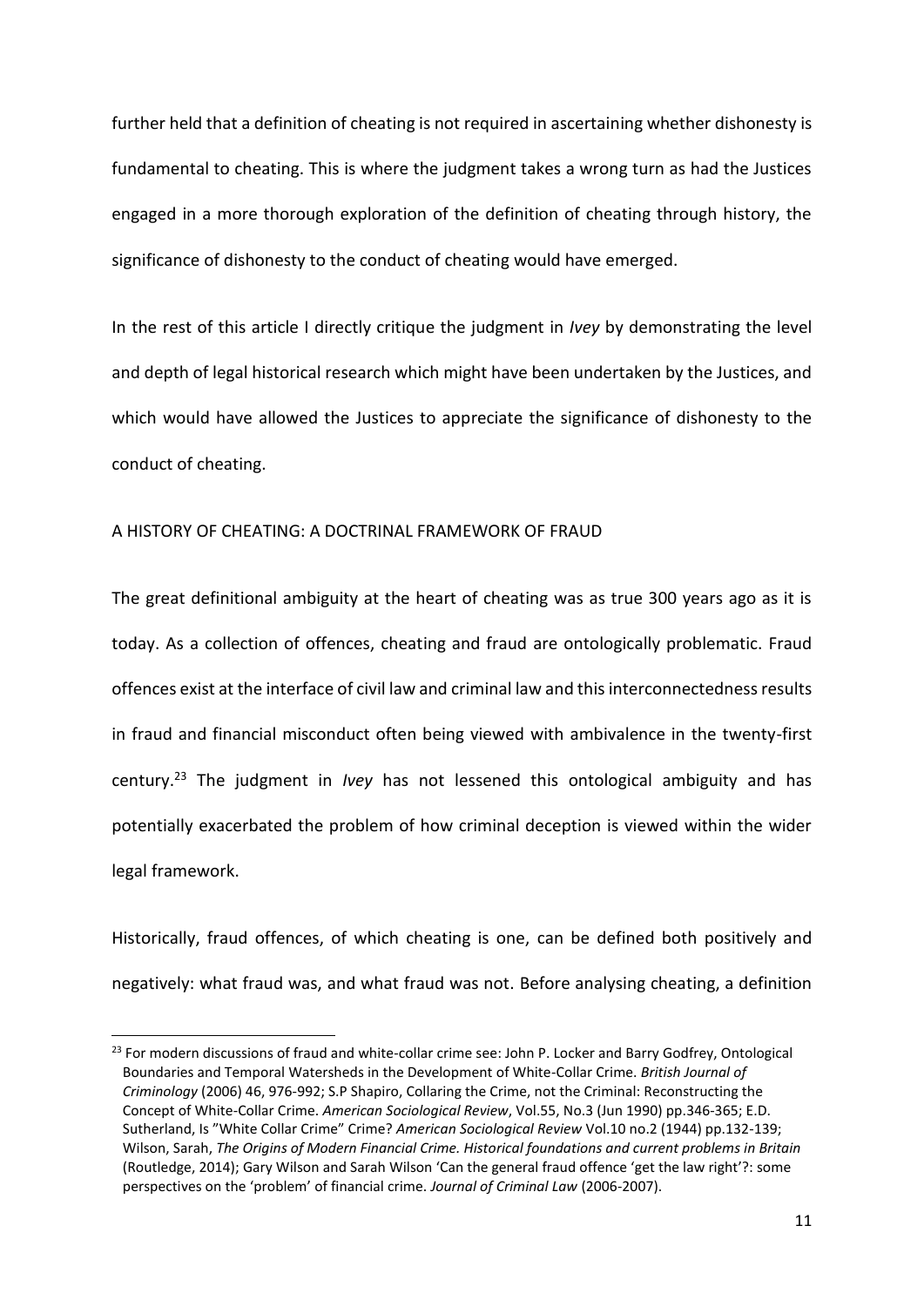must first be outlined. The act of positively defining fraud introduces my three central doctrines of fraud: (i) that a fraud must be conducted through the use of an 'artful device'; (ii) a criminal fraud must cause harm which the reasonable member of the public would not have suffered; (iii) a criminal fraud must be something other than a breach of contract.<sup>24</sup>

<span id="page-11-0"></span>These three doctrines are complex and nuanced. For example, a fraud causing public harm could be that which 'such…common prudence would not be sufficient to guard against'.<sup>25</sup> This doctrine contains the ancient principle that the law should not act to protect a fool.<sup>26</sup> Further, the doctrine which states a criminal fraud cannot be a breach of warranty at contract law includes an underlying principle that the victim of a fraud must demonstrate having undertaken some reasonable steps to verify the fraud. At points these three doctrines interconnect.<sup>27</sup>

When identifying a positive definition of cheating, it is important to recognise the negative definition; what cheating and fraud were not. Fraud offences have always significantly interconnected with other criminal offences. Across the eighteenth and nineteenth centuries, there was potential for interconnection between a number of offences including, but not limited to, larceny, embezzlement, forgery and uttering, as well as between offences of fraud such as cheating, obtaining goods by false pretences, false personation, and fraudulent offences against public bodies.<sup>28</sup> More contemporary understandings of fraud delineate

<sup>24</sup> An earlier formation of these doctrines can be found in Cerian Charlotte Griffiths, *Prosecuting Fraud in the Metropolis, 1760-1820*. (Unpublished doctoral thesis, University of Liverpool, 2017)

<sup>25</sup> *R v B. Lara*, 6 Term Reports 565; 101 E.R. 706

<sup>&</sup>lt;sup>26</sup> See below

<sup>&</sup>lt;sup>27</sup> Where it is possible, each doctrine will be addressed separately. However, due to the ontological closeness of the doctrines, examples will be provided that could apply to one or more of the doctrines.

<sup>&</sup>lt;sup>28</sup> This interconnection of offences still formed a central part of the discussions of the 8th report of the Criminal Law Revision Committee which led to the introduction of the Theft Act 1968.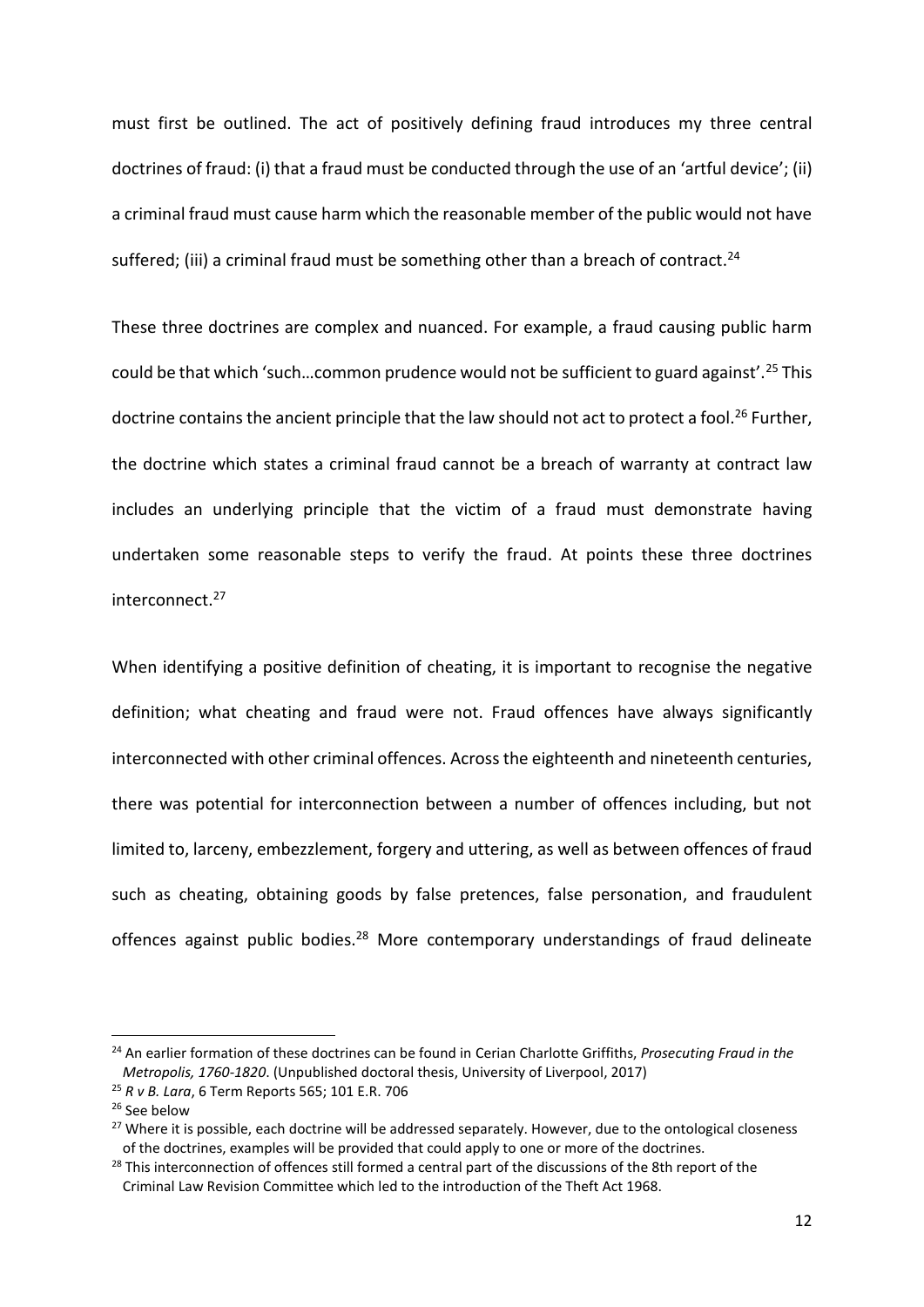<span id="page-12-0"></span>between fraudulent offences and those of theft,<sup>29</sup> but historically this was not so clearly the case. This over-lapping between fraudulent offences and other property offences acts to complicate the treatment, perceptions, and enforcement of fraud offences, due. Providing a positive definition of fraud, or at least identifying the central characteristics and doctrines of fraud, helps to untangle the ontological ambiguity caused by the relationship between deception and other offences.

Common law cheating has a long history. As a distinct offence, cheating was an ancient misdemeanour that can be found scattered throughout English legal history. It was from the common law offence of cheating that the doctrines underpinning later fraud offences developed and it is because of this status as the common law seed of fraud that we must continue to engage with the offence of cheating today. The common law offence was commonly used through the eighteenth century and into the twentieth century due to the shortcomings of contemporary statutes. In particular, cheating was utilised where the subject of the fraud was not money or goods, but rather, financial instruments.<sup>30</sup> Due to the statutory laws of theft and fraud being consistently deemed in need of reform, the common law continued to be relied upon.<sup>31</sup>

<span id="page-12-1"></span>The first of the doctrines of fraud, the use of the artful device, refers to what would now be considered the *actus reus* of the offence; the mechanism by which the cheat was achieved. The other two doctrines refer to the way in which fraud offences operated and were constructed by jurisprudence. The need for public harm of the cheat is central to the socio-

<sup>&</sup>lt;sup>29</sup> Farmer, *Making the Modern Criminal Law: Criminalization and Civil Order* (Oxford University Press, 2016) p.204

<sup>&</sup>lt;sup>30</sup> Above n [25](#page-11-0)

<sup>31</sup> Above n [29,](#page-12-0) p.218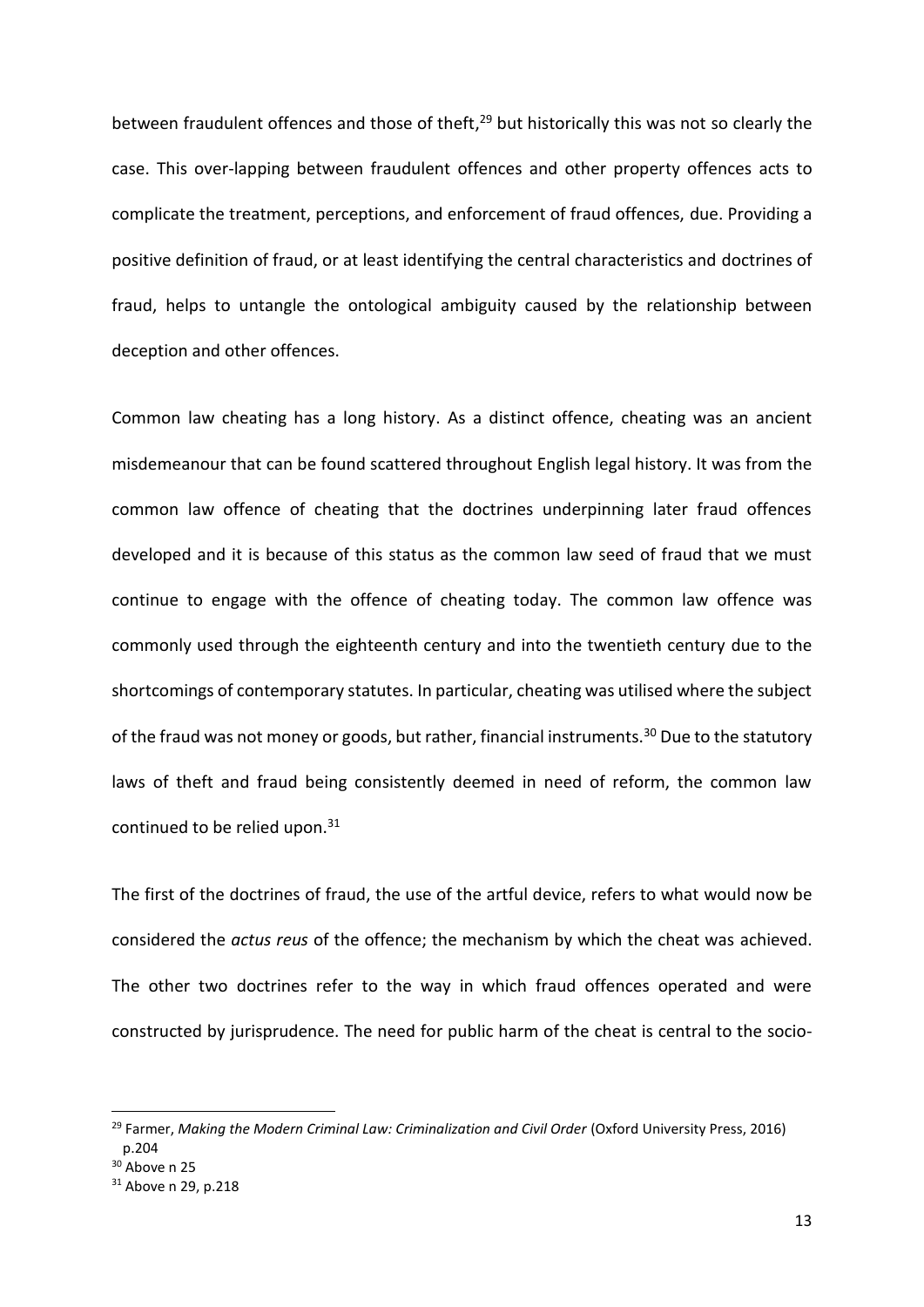legal policies surrounding fraud, and the differentiation between a criminal cheat and a breach of contract spoke to the changing role of the criminal and civil law through the eighteenth century to the modern day.

## **The requirement of the artful device**

The artful device of a cheat was the mechanism by which the cheat was carried out and it is this first doctrine of fraud where we most clearly see the relationship between dishonesty and the actus reus of cheating.

<span id="page-13-0"></span>Serjeant Hawkins<sup>32</sup> described cheating as *"*deceitful practices in defrauding or endeavouring to defraud another of his known right by means of some artful device contrary to the plain rules of common honesty*".<sup>33</sup>* 'Honesty' in Hawkins' context was not a reference to the mental element of the crime of cheating. Rather, Hawkins refers to the deceitful practice, or the artful device which is itself against common rules of honest behaviour.

Later legislation, including the Insolvent Debtors Relief Act 1801, contextualised Hawkins' definition of cheating as a crime used by: 'evil disposed persons, to support their profligate way of life, have, by various subtle stratagems, threats, and devices, fraudulently obtained money, goods, etc'.<sup>34</sup> Here we observe that the heart of fraud offences is the behaviour and the method by which property was obtained. The 'artful device' is the subtle stratagem by which the goods or benefit are obtained.<sup>35</sup>

<sup>&</sup>lt;sup>32</sup> Serjeant William Hawkins was an important leading commentator on the criminal law in the early eighteenth century.

<sup>33 1</sup> hawk c.71 s.1 quoted in Cited in J.W Cecil Turner (ed), *Russell on Crime* Vol.2 11<sup>th</sup> Ed. (London, Stevens & Sons Limited, 1958) p.1330

<sup>34</sup> 41 Geo. 3, c. 70

<sup>&</sup>lt;sup>35</sup> Through the eighteenth and into the nineteenth century the phrase 'false pretence' began to replace the 'artful device'. See for example: *The King v Gill and Henry* [106 E.R. 341; \(1818\) 2 B. & Ald. 204;](http://login.westlaw.co.uk.liverpool.idm.oclc.org/maf/wluk/app/document?src=doc&linktype=ref&context=84&crumb-action=replace&docguid=IE5740D61BB5311DCB80092A59D721F81) *Noble v Adams*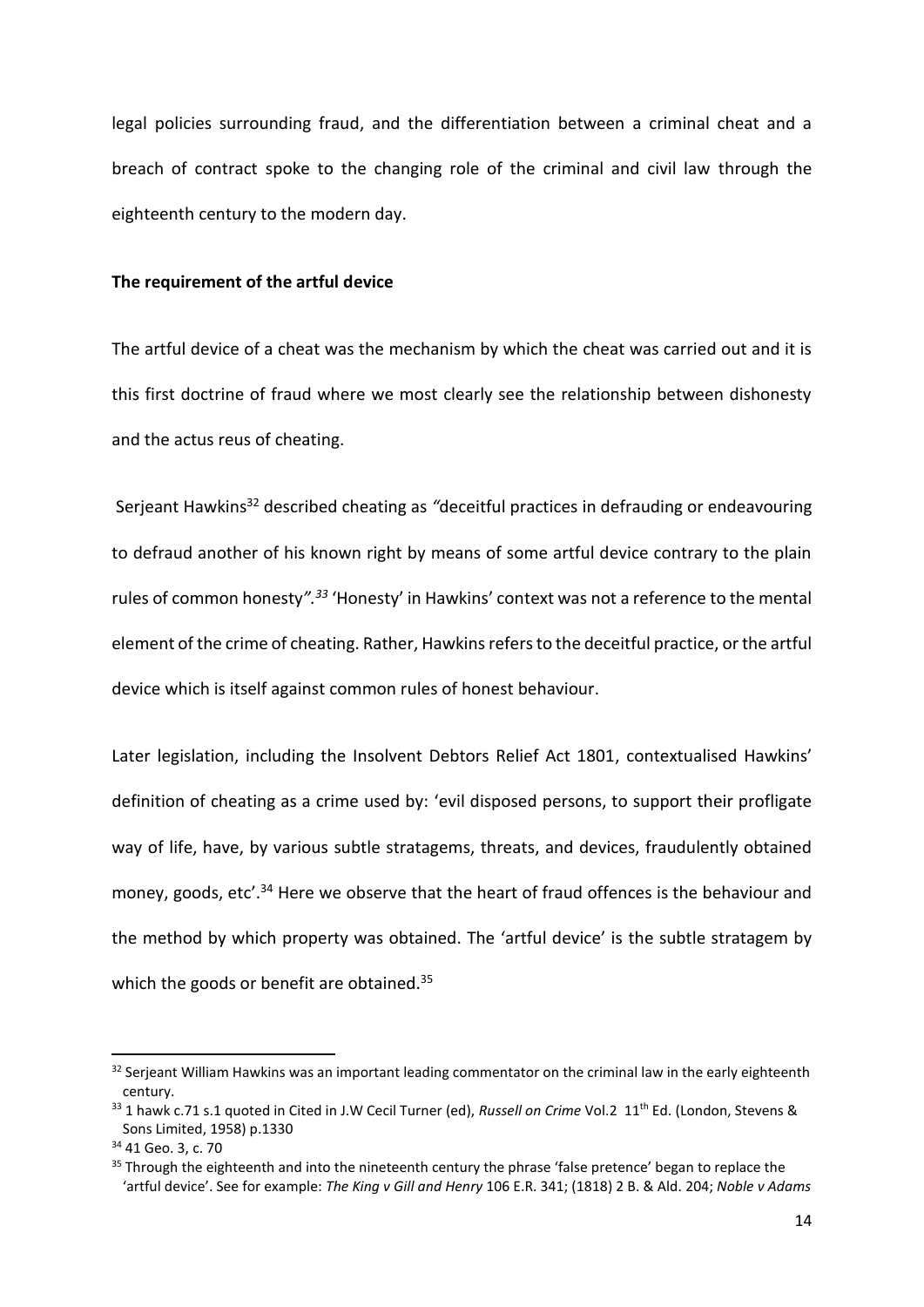Such a device is not the physical seizing of property<sup>36</sup> but is rather, some deceitful manner, or 'crafty means'<sup>37</sup> by which property is obtained. The definition of an 'artful device' was broad and flexible, allowing for the accommodation of a range of possible mechanisms. An illustrative example of the artful device was the exploitation of information to trick shopkeepers into handing over goods or extending credit. There are dozens of such examples in the quasi-official records of the Old Bailey, the Old Bailey Proceedings.<sup>38</sup> One such example is that of Stephen Willoughby who was prosecuted in 1766 for obtaining gin by false pretences. <sup>39</sup> Willoughby committed the fraud by claiming to be sent by his master, Mr Bicknall. Mr Bicknall was a known customer to the prosecutors, Messrs. Thomas and John Isherwood, distillers in Aldersgate Street and Willoughby, and took advantage of this to claim goods, ostensibly on Mr Bicknall's behalf. Suffice to say, Willoughby had no authority to obtain the gin.

There are many such examples of the use of the artful device. Such examples from the eighteenth century often entailed the extraction of information that would later be used to swindle third parties. These forms of artful device have been historically perceived as particularly invidious as they involved 'those who trick you out of your knowledge, by what they commonly call "sucking your brains".<sup>40</sup> For example, a particularly audacious swindle

<sup>129</sup> E.R. 24; *R v H D Perrott* [105 E.R. 422; \(1814\) 2 M. & S. 379;](http://login.westlaw.co.uk.liverpool.idm.oclc.org/maf/wluk/app/document?src=doc&linktype=ref&context=29&crumb-action=replace&docguid=I9ADECAA0E12311DDAF64E349D0AA1699) *R v Jackson and Another* [170 E.R. 1414; \(1813\)](http://login.westlaw.co.uk.liverpool.idm.oclc.org/maf/wluk/app/document?src=doc&linktype=ref&context=34&crumb-action=replace&docguid=I69BC7190B5F711DDA170AC525BD9F690)  [3 Camp. 370](http://login.westlaw.co.uk.liverpool.idm.oclc.org/maf/wluk/app/document?src=doc&linktype=ref&context=34&crumb-action=replace&docguid=I69BC7190B5F711DDA170AC525BD9F690)

<sup>&</sup>lt;sup>36</sup> Fraud offences have a close relationship with larceny, the essential difference being the missing element of seizure of goods. In the simplest terms, the offences of larceny required that without the consent of the owner, a thing must be seized (*cepit*) and then carried away (*asportavit*). Fraudulent offences required the victim to voluntarily part with the goods. For a history of larceny see: Above n [33;](#page-13-0) G. Fletcher, The Metamorphosis of Larceny. *The Harvard Law Review*. Vol.89, no.3 (Jan 1976) pp.469-530.

<sup>&</sup>lt;sup>37</sup> Above n [30](#page-12-1)

<sup>&</sup>lt;sup>38</sup> These records can be found at<https://www.oldbaileyonline.org/>

<sup>39</sup> *OBP,* Oct 1766, trial of Stephen Willougby (t17661022-58)

<sup>40</sup> John Fielding, *Extracts from such of the penal laws as particularly relate to the peace and good order of the*  Metropolis 2<sup>nd</sup> ed. - (T.Cadell, 1763)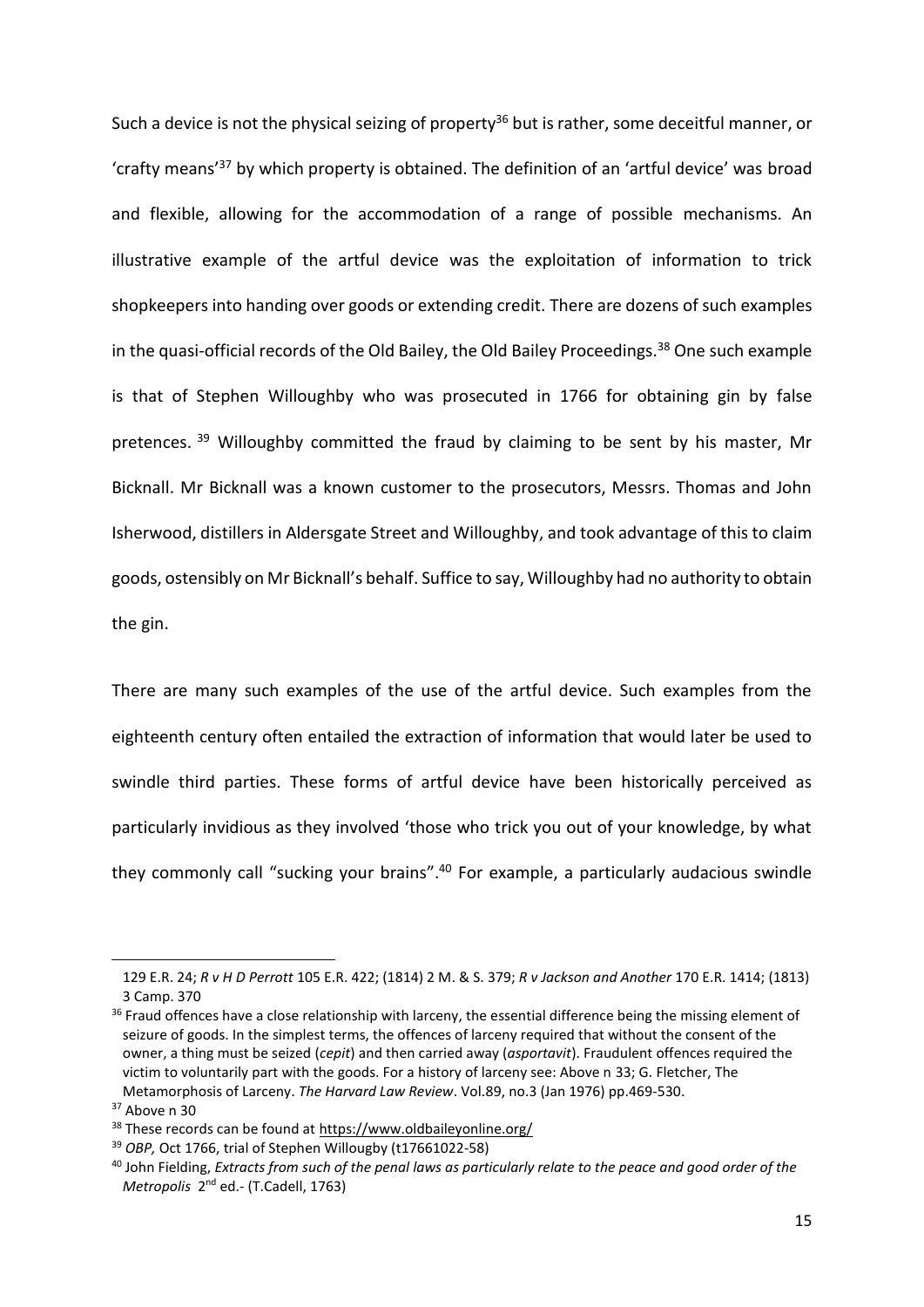committed through the use of inside information was carried out by Matthew James Everingham who, in 1784, obtained a number of law texts and criminal practice books from a member of the Middle Temple.<sup>41</sup> Everingham knew of a companion of the victim and approached him under the pretence of being sent by his master, the said companion. The knowledge of the victim's associates was all Everingham needed to obtain the texts.<sup>42</sup>

Judges were clearly flexible in their application and interpretation of what stratagem constituted an 'artful device':

That the deceitful receiving of money from one man to another's use, upon a false pretence of having a message and order to that purpose, is not punishable by a criminal prosecution, because it is accompanied with no manner of artful contrivance, but wholly depends on a bare naked lie. $43$ 

One caveat to the mechanism was that, properly speaking, mere lying was not sufficient<sup>44</sup> and this requirement, in line with the statute, was frequently applied: '…*there must be some extrinsic token besides the bare assertion of the defendant charged to have been used by him in order to effectuate his fraudulent intent'.<sup>45</sup>* Whilst this ostensibly appears to be a restriction on circumstances within which an artful device could be found, judicial interpretation of what constituted a 'token' was greatly extended to criminalise cheats which did not fit the statute. For example, the 1704 case of *The Queen* v. *Macarty and Another<sup>46</sup>*, in which one of the defendants pretended to be a broker and the other a Portuguese wine merchant, in order to

<sup>41</sup> *OBP,* Jul 1784, trial of Matthew James Everingham (t17840707-116)

<sup>&</sup>lt;sup>42</sup> Had Everingham read the texts he obtained, he may have avoided the seven year transportation sentence he received.

<sup>43</sup> As cited Above [n 30](#page-12-1)

<sup>44</sup> Robert Shoemaker, *Prosecution and Punishment* (Cambridge University Press, 1991)

<sup>45</sup> Above n [30](#page-12-1)

<sup>46</sup> 6 Mod 301 and 2 Lt. Ray. 1179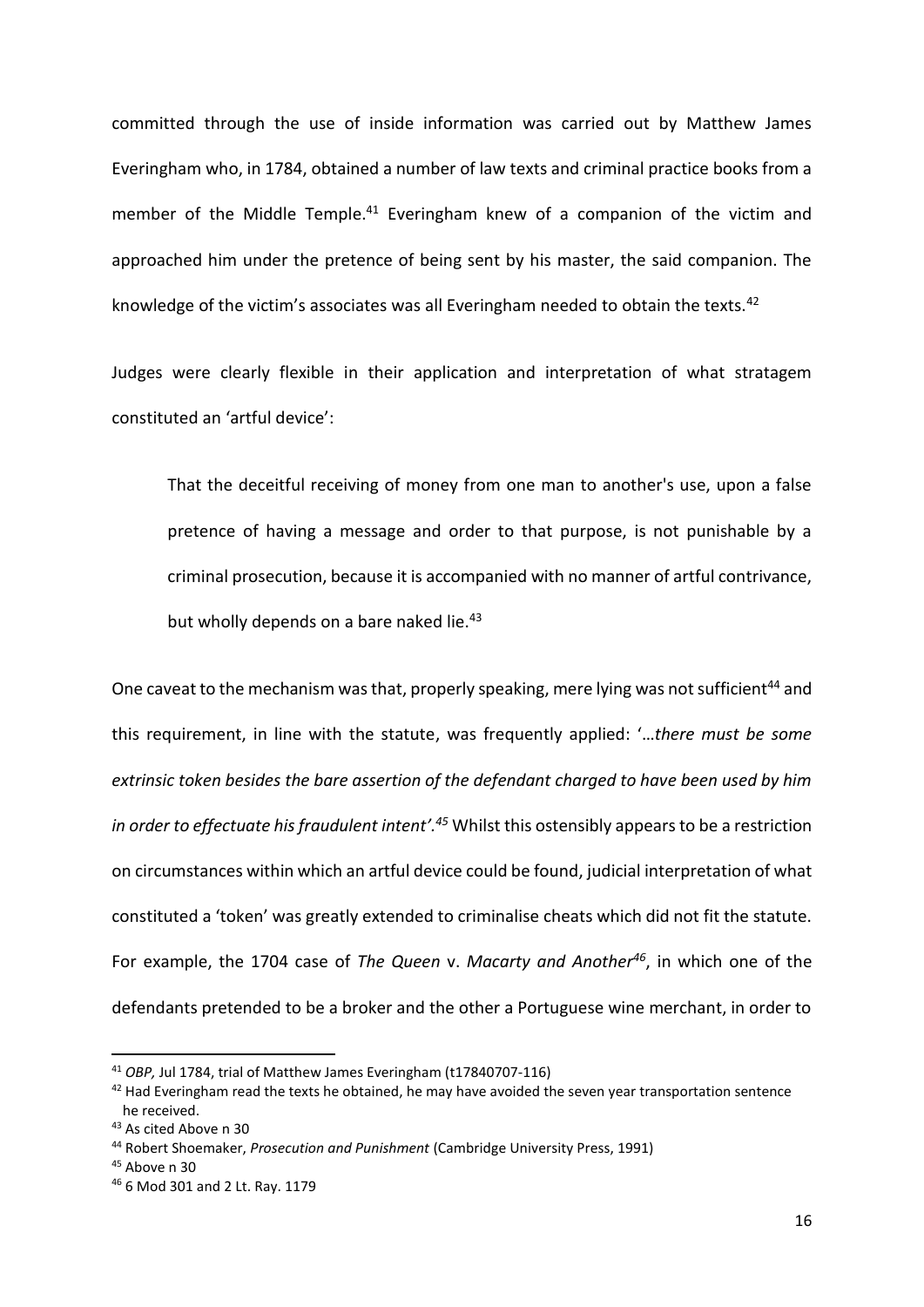obtain a parcel of hats in return for wine. In reality, Macarty gave him a mixture of stale beer and vinegar. The false token was taken to be that one pretended to be a broker and the other a merchant. This is a very broad understanding of what might be a false token. The artful device in this instance looks like a mere lie, that being that Macarty was a wine merchant.<sup>47</sup>

#### **The public nature of the criminal cheat**

<span id="page-16-0"></span>The second doctrine at the heart of criminal fraud and cheating was the need for the act to be of a public nature. This doctrine speaks to the fundamental purpose of the criminal law as an institution existing to protect the wider community and not merely to uphold individual property rights.<sup>48</sup> Historically, for a fraud to be of a public nature, it had to be demonstrated that anyone could fall foul of the cheat, not only that individual. The crime was thereby one that required a wider social harm; a fraud that could have been committed against any reasonable person taking reasonable steps to protect him or herself.

This doctrine was consistent with the long-held conviction that the law should not act to protect a fool, and the victim of a cheat could only bring a successful case if there was no way of verifying the cheat for themselves.<sup>49</sup> A complainant of a cheat must have shown that the accused did 'effectuate his fraudulent intent, such as common prudence would not be sufficient to guard against'.<sup>50</sup> The relevance of the behaviour of the victim reveals both the close connection between the criminal law and the jurisprudence of contract law<sup>51</sup>, and also

<sup>47</sup> This approach was further confirmed in the similar case of *R v Govers* 96 E.R. 854; (1755) Say. 206.

<sup>&</sup>lt;sup>48</sup> Lindsay Farmer, Criminal Law as an Institution. Rethinking Theoretical Approaches to Criminalization In: Duff, R.A., Farmer, L., Marshall, S.E., Renzo, M. and Tadros, V. (eds.) *Criminalization: The Political Morality of the Criminal Law.* (Oxford University Press: Oxford, 2014) p. 84

<sup>49</sup> *Young v the King* (1789) cited in William Holdsworth, *A History of English Law*, Vol XI, 1st Ed (Metheun & Co, 1938) p.533; *R v Grantham* 88 E.R. 1002; (1709) 11 Mod. 222; *Rex v. Bryan* , 2 Stra. 866; *Rex v. Munoz* , 2 Stra. 1127; *Rex v. Nehutt* , 1 Salk. 151

<sup>50</sup> Above n [30](#page-12-1)

<sup>&</sup>lt;sup>51</sup> For discussion of the relationship between contract and criminal law fraud see below.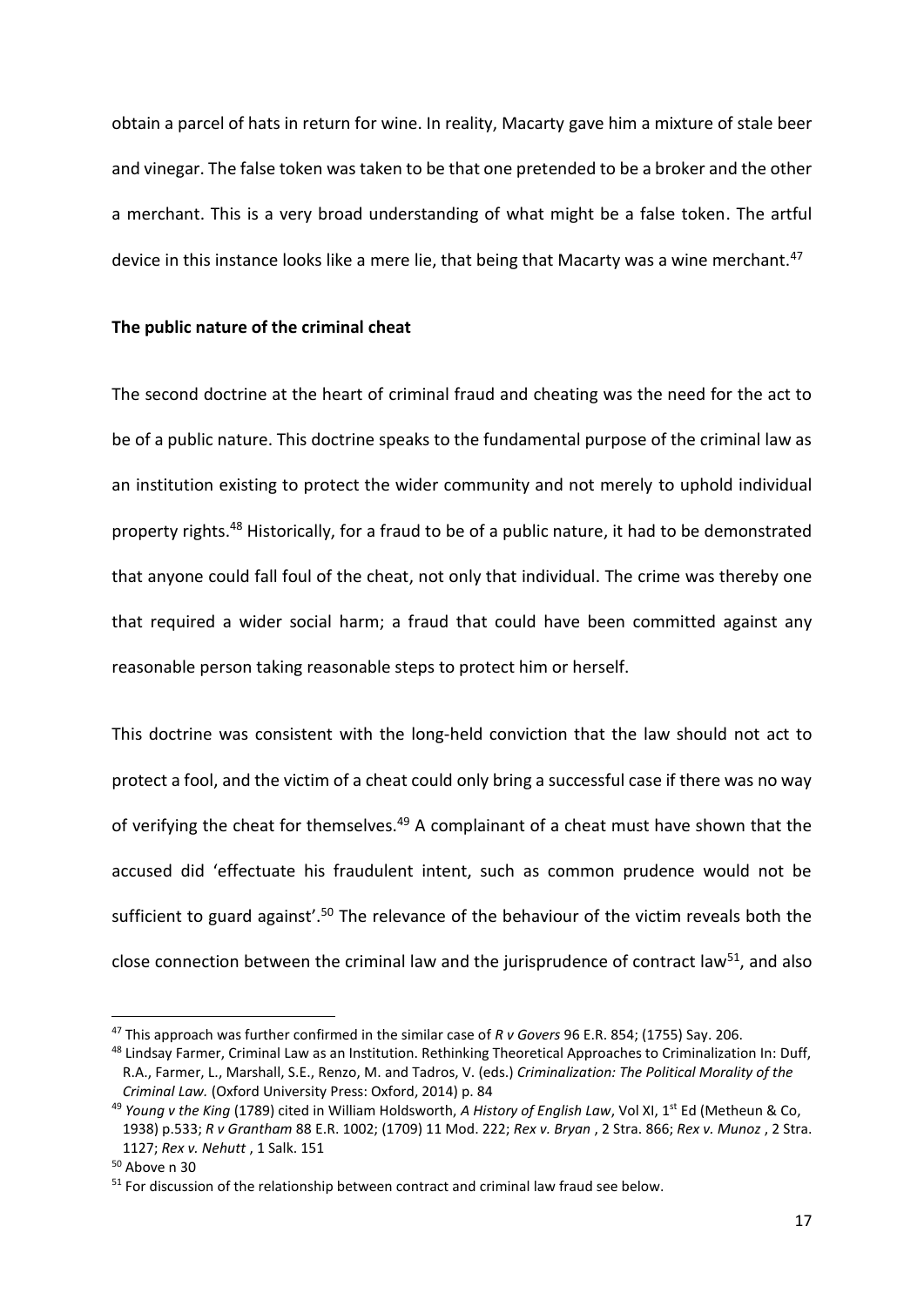the significance of blame to the moral core of the criminal law. The criminal law was evidently not to be invoked where the victim had invited such loss through negligence: "It was not a matter criminal, but it was the prosecutor's fault to repose such a confidence in the defendant."<sup>52</sup>

Morality makes a further appearance in the jurisprudence surrounding the *criminal* cheat in that the common law was widely used to punish behaviour seen as unethical or deceptive.<sup>53</sup> In 1789, Ashurst J, in reference to the 1757 Act which codified cheating, held that: 'The Legislature saw that all men were not equally prudent, and this statute was passed to protect the weaker part of mankind.'<sup>54</sup> In the same case, Lord Kenyon addressed the strict doctrine of not protecting a fool and reflected the significance of immorality to the criminal cheat:

'…he [the complainant] was perhaps too credulous, and gave confidence to them, and advanced his money; and afterwards the whole story proved to be an absolute fiction. Then the defendants, morally speaking, have been guilty of an offence. I admit that there are certain irregularities which are not the subject of criminal law. But when the criminal law happens to be auxiliary to the law of morality, I do not feel any inclination to explain it away'*. 55*

What constituted a public harm was open to judicial discretion and the majority of case law in this area pertains to trade and the extension of credit. In particular, judges were open to extending the definition of a public harm, and thus hold such action criminal in instances that

<sup>52</sup> *Nehuff's Case*, Salk cited by Mr Justice Lawrence above [n 25](#page-11-0)

<sup>53</sup> *R v Higgins* (1801) 2 East 5

<sup>54</sup> See below

<sup>55</sup> *John Young, S. Randal, W. Mullins, and J. Osmer v The King*, 3 Term Reports 98; 100 E.R. 475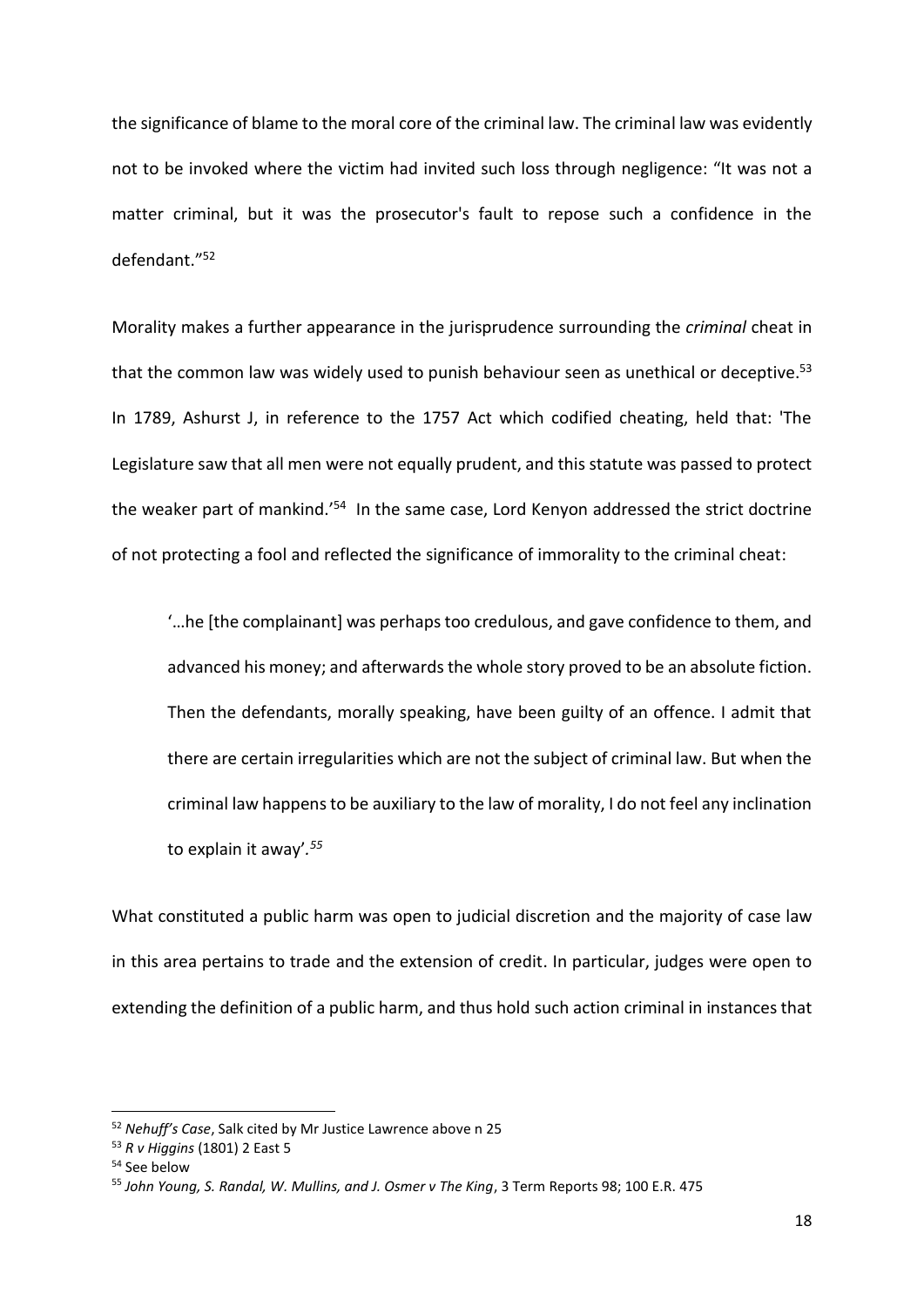threatened commercial relations.<sup>56</sup> Consequently, the public nature of a fraud was often interpreted as being a fraud that caused some socio-economic harm:

<span id="page-18-0"></span>'It is well known that a very considerable share of the money transactions in the commercial world is carried on by means of the credit given to drafts upon bankers; and therefore any fraud which tends to impeach such a security is a matter of public concern, as it must necessarily impede the usual course of circulation'.<sup>57</sup>

This judicial desire to protect trade and credit was reflected in later legislation which defined cheats and obtaining goods by false pretences as those which led 'to the manifest prejudice of trade and credit'.<sup>58</sup> Lying and cheating between individuals was deemed to fall under other areas of law such as contract, not criminal law,<sup>59</sup> and those believing themselves cheated were equally, if not more likely, to pursue their claim in the civil courts.<sup>60</sup>

From the second half of the eighteenth-century, cheats that undermined day-to-day commercial activities were far more likely to be deemed criminal than civil. The interpretation and enforcement of the common law of cheating demonstrates that this motivation to protect conditions of commercialism had existed in the law before the period under consideration in this article, and continued in earnest well into the nineteenth century.<sup>61</sup>

Whilst the use of the criminal law by the judiciary to demonstrate and reflect the socioeconomic harm of some cheats is illustrated by the jurisprudence surrounding false weights

<sup>56</sup> See for example: *R v Wood* 93 E.R. 81; (1742) Sess. Cas. K.B. 80

<sup>57</sup> Above n [30](#page-12-1)

<sup>58</sup> 41 Geo. 3, c. 70 (Insolvent Debtors Relief Act 1801)

<sup>59</sup> Above n [33](#page-13-0) p.1334

<sup>60</sup> Joseph Chitty, *A Practical Treatise on the Criminal Law Vol.3* (Messrs Butterworth and Son, 1816) p.994

<sup>&</sup>lt;sup>61</sup> James Taylor 'Watchdogs or apologists? Financial journalism and company fraud in early Victorian Britain', *Historical Research* Vo.85, no.230 (November 2012)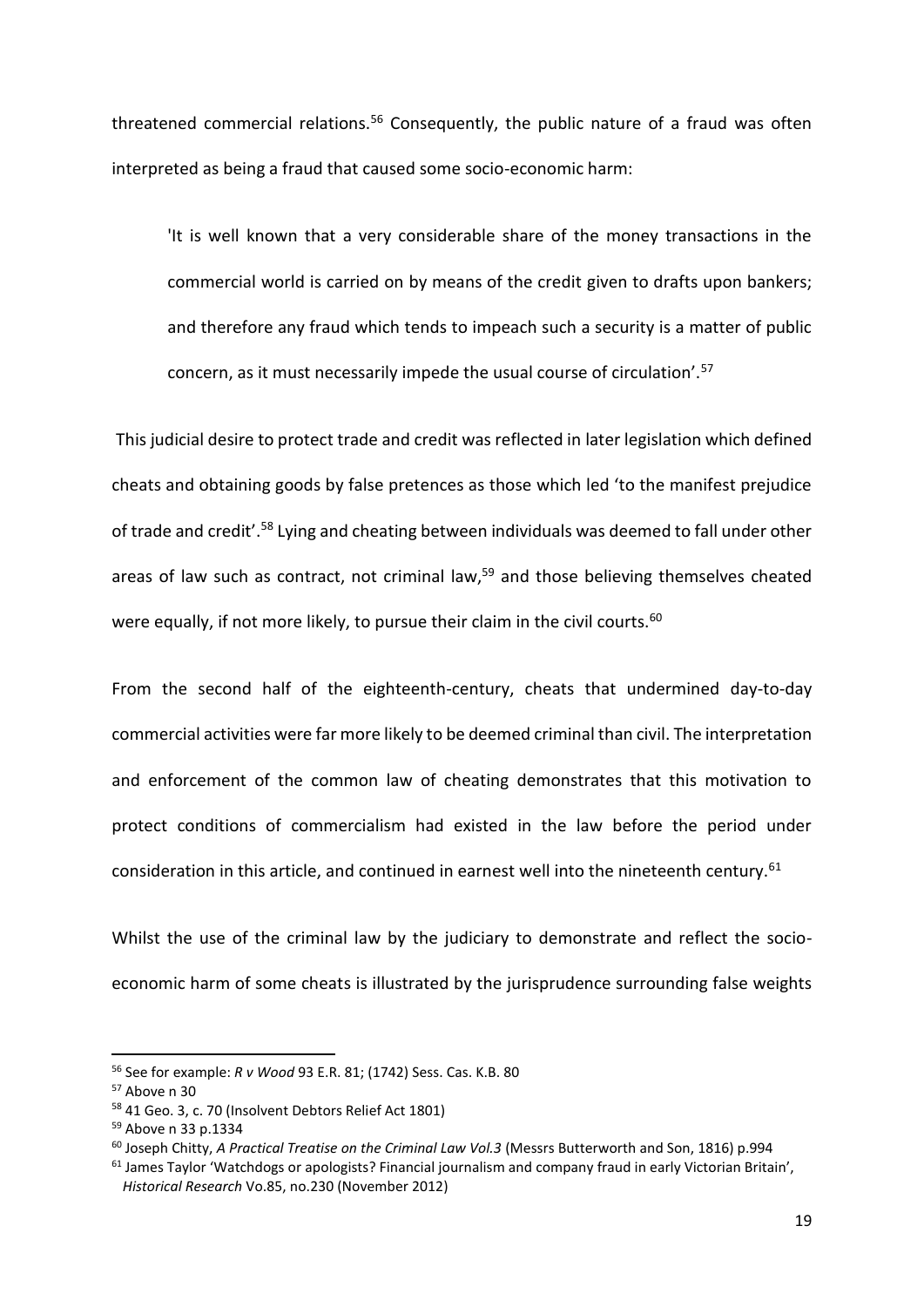and measures, not all judges found a crime where a fraud affected a commercial transaction. An illustrative example can be found in the 1775 case of *R v William Bower* concerning the knowing exposure to sale, and selling of wrought gold under a sterling alloy.<sup>62</sup> *Bower* reflects how courts were generally keen to find a public cheat in cases of trade. However, one member of the bench in *Bower*, Justice Aston, believed there was an important distinction between selling by false measure and selling under the standard; selling by false measure was harder to check, but merely delivering a lesser amount and the complainant not checking was a matter of contract. Cheating was regularly applied to cases involving false weights and measures<sup>63</sup> as purchasers rarely had the opportunity to verify their purchasers at the point of sale. Because of this, if a cheat was carried out during trade, it was often treated as a public ill and thus, an indictable cheat.<sup>64</sup> Lord Mansfield in the case of  $R$  v Wheatley strongly reminded the court that the criminal law could not be co-opted in every instance of cheating, only where *any* member of the public could have fallen foul of such a fraud:

'And that the fact here charged should not be considered as an indictable offence, but left to a civil remedy by an action, is reasonable and right in the nature of the thing: because *it is only an inconvenience and injury to a private person, arising from that private person's own negligence* [my emphasis] and carelessness in not measuring the liquor, upon receiving it, to see whether it held out the just measure or not.<sup>'65</sup>

<sup>62</sup> 98 E.R. 1110; (1775) 1 Cowp. 323

<sup>63</sup> *R v Jones* (1704) 2 Lt Raym 1013

 $64$  Above n [56](#page-18-0)

<sup>65</sup> Per Lord Mansfield, *R v Wheatly*, 97 E.R. 746; (1761) 2 Burr. 1125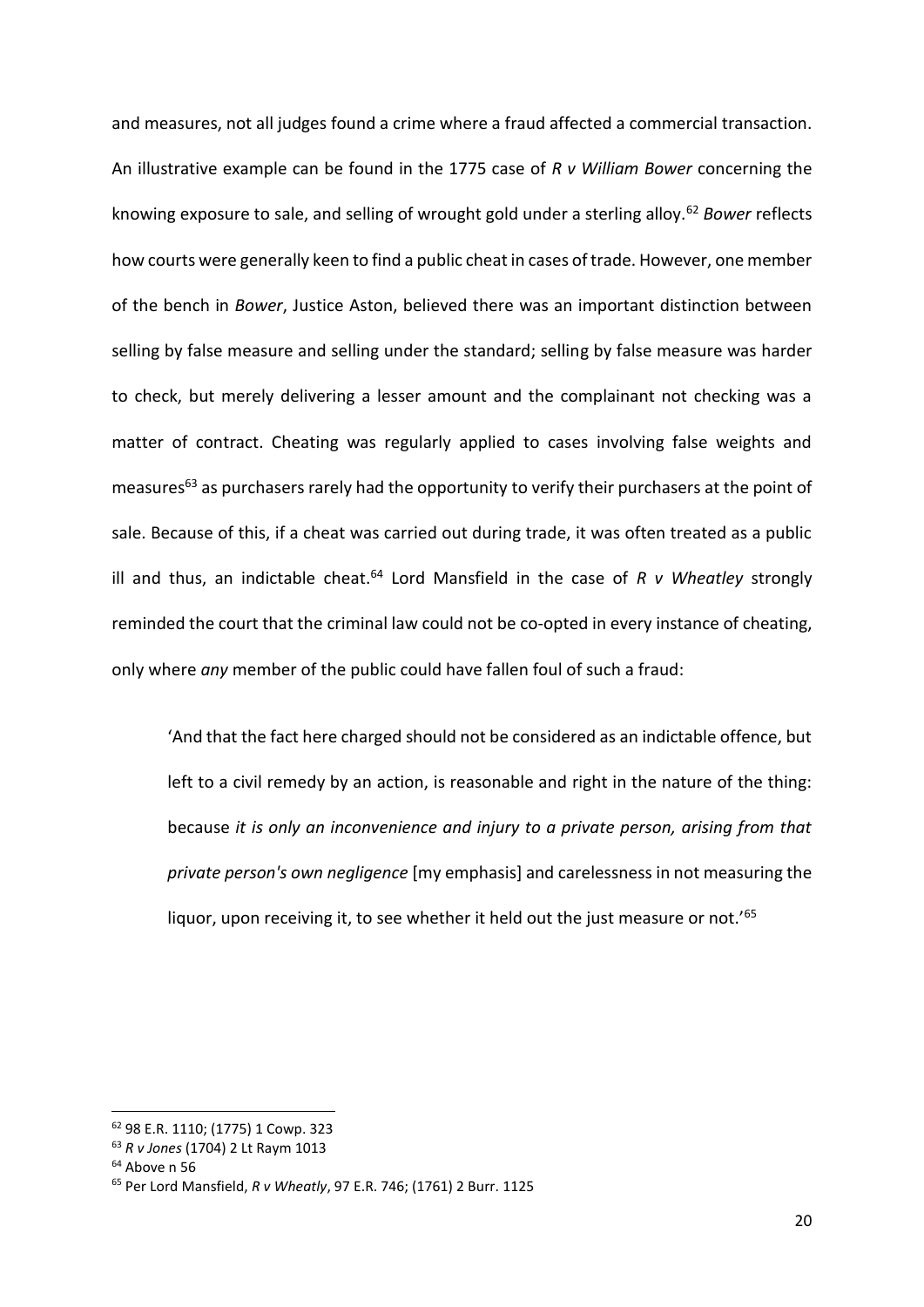The requirement for the cheat to result in public harm reveals the rationale behind the role of the criminal law; a preoccupation with the result of a fraud, not with the morality of the act itself.

A further significant area of jurisprudence which shaped the criminal offence of cheating was that concerning cheating at gambling or gaming. Because of the historic acceptance of gambling at various points in time, the common law was often stretched to great lengths to ensure that cheating in gaming was defined as creating a public mischief and thus, indictable under the law. The purpose of such an approach was to ensure that gambling and gaming were regulated by the criminal courts in order to deter cheating. An illustrative example of this is the 1704 prosecution of two individuals who agreed to the outcome of a foot race in order to defraud a third person.<sup>66</sup> This was deemed a public nuisance as it undermined the trust assumed in every day gambling and was 'publick [sic] in its consequences'.<sup>67</sup> This very early example of match-fixing reflects the enthusiasm with which the common law doctrine of cheating was applied. There are many eighteenth-century examples of courts upholding agreements for gambling, even where the subject matter was held to be deeply distasteful. One such example is the 1778 case of *De Costa v Jones*<sup>68</sup>, in which the parties wagered over the gender of a third person. At trial, the evidence had been thrown out on grounds of public indecency but at the King's Bench is was held:

'… Courts of Justice do not reject the contracts of parties, because the subject matter of them happens to be indecent or indecorous. What can be a greater violation of all decorum, than for two sons to run their fathers' lives against each other: and yet the

<sup>66</sup> *R v Orbell* (1704) 6 Mod.42

<sup>67</sup> Ibid

<sup>68</sup> 98 E.R. 1331; (1778) 2 Cowp. 729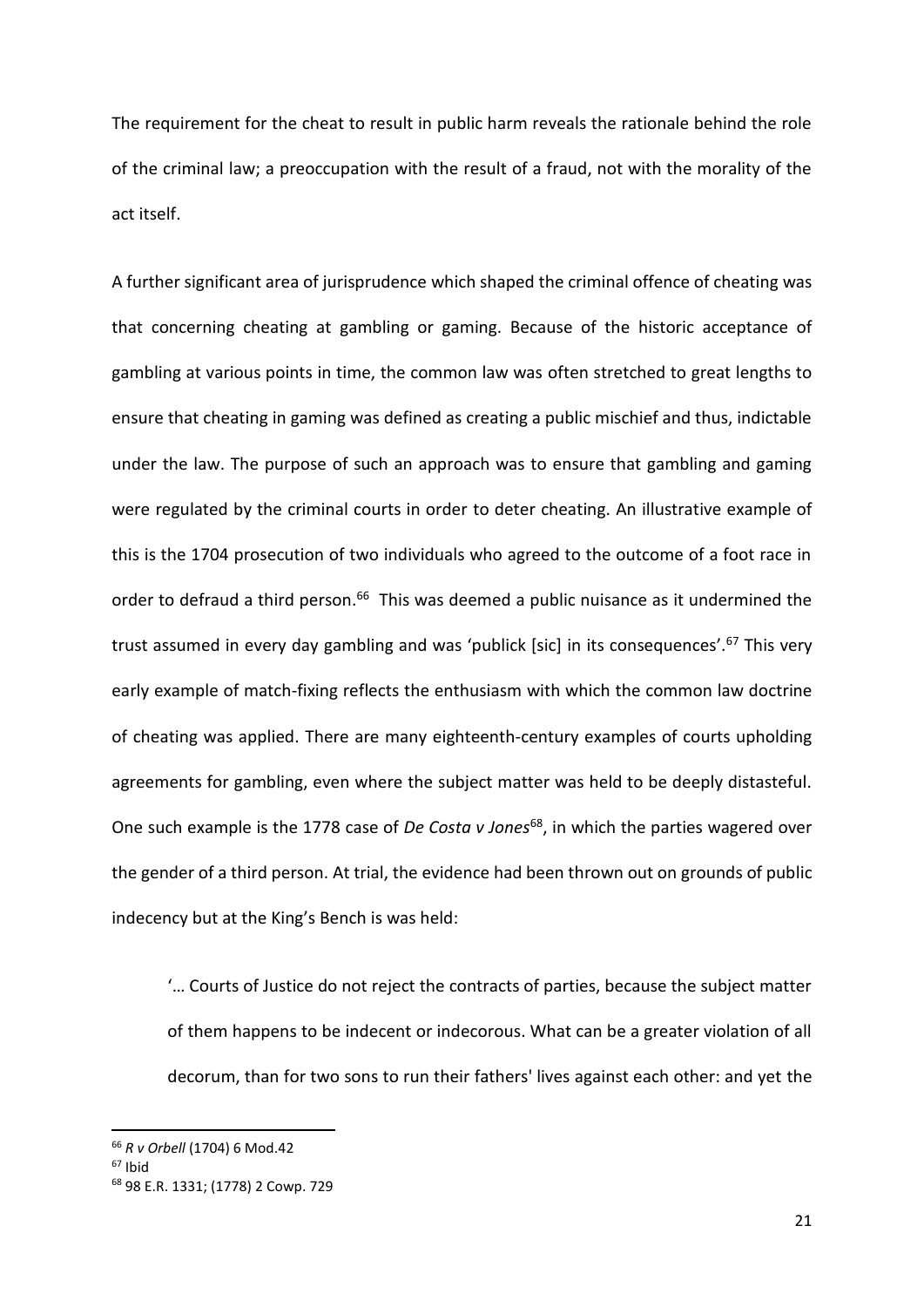case of The Earl of March v. Pigot, Trin. 11 Geo. 3, 1 was entertained, and solemnly adjudged in this Court, in favour of the contract, without a thought or idea of its being liable to any such objection.<sup>'69</sup>

The case law surrounding cheats is preoccupied with the distinction between criminal and civil law and the key distinction between the two was the public nature of the fraud. Lying and cheating between individuals was deemed to fall under contract law, not criminal law.<sup>70</sup> Consistent with this approach, the courts would not allow the criminal law to be co-opted by cheats, against cheats. The 1758 case of *R v Peach et al*<sup>71</sup> saw a group of gambling swindlers levelling accusations of cheating against others gamblers. The court did not hesitate to refuse an indictment for accusers who 'appeared to be a parcel of infamous cheats and gamblers'. This is not to say that courts were opposed to gambling *per se*, merely that the criminal law was actively seen as a forum to protect the public good, not to uphold complaints between individuals, particularly individuals seen as acting immorally. In addition to criminal cheats requiring a dimension of public harm, cheats were actively defined in opposition to misrepresentation and failure to honour contracts and this forms the final of the three doctrines underpinning frauds.

# **Beyond the contract: criminal cheating and 'mere breach of warranty'.**

It is when considering the third doctrine of fraud, that a criminal cheat must be more than a breach of contract, that a definition of the criminal cheat emerges.

 $69$  Ibid

<sup>70</sup> Above n [33](#page-13-0) p.1334

<sup>71</sup> 97 E.R. 442; (1758) 1 Burr. 548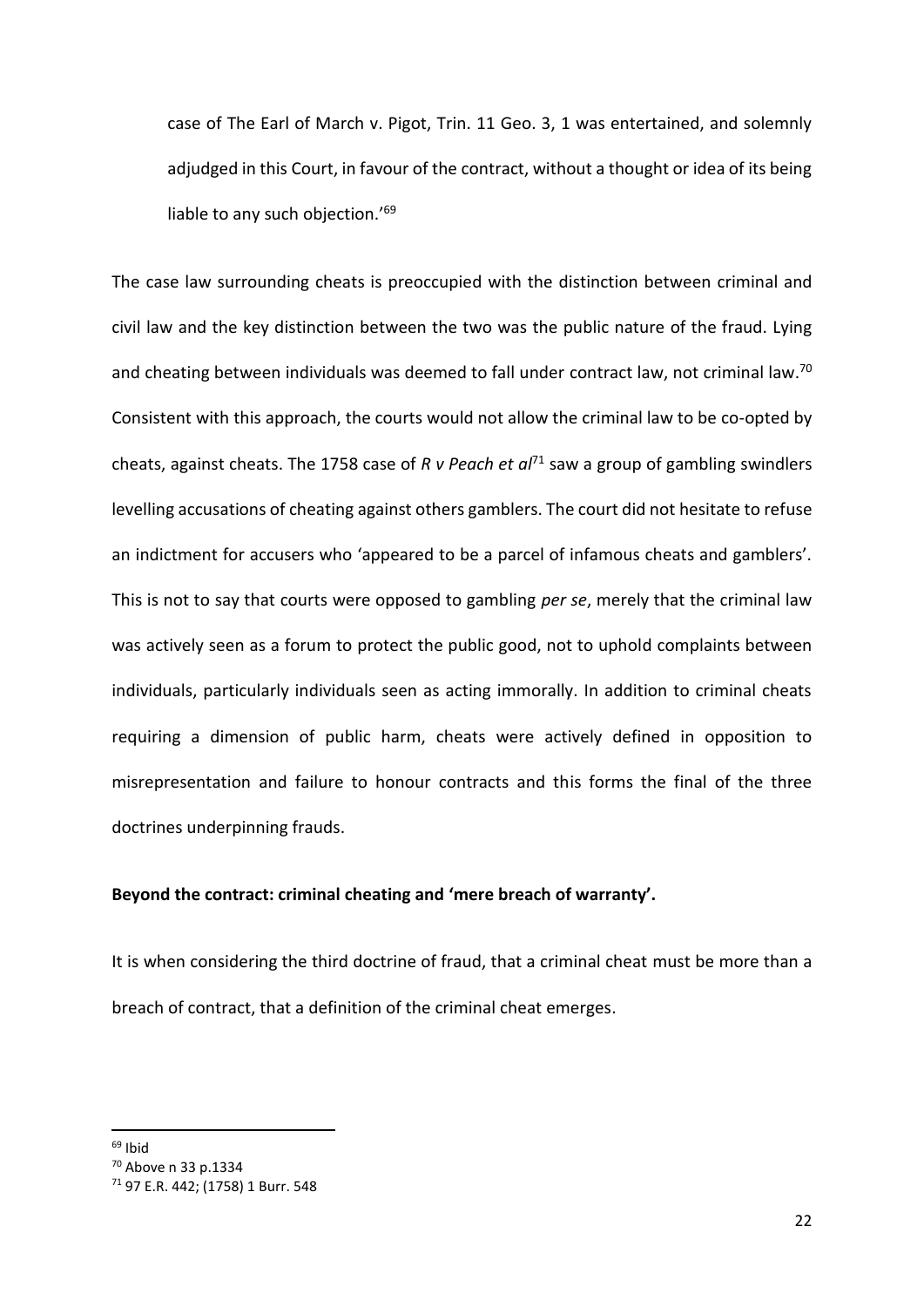The offence of obtaining goods or monies by false pretences is perhaps the clearest illustration of an offence that existed at the interface between fraudulent criminal offences and the civil law. As illustrated above, cheating is the root offence of all fraud offences from before the sixteenth century and consequently, the jurisprudence applies across fraud offences. A contractual fraudulent misrepresentation might look very similar to a false pretence given to obtain property criminally. The jurisprudence surrounding cheating within the criminal law in the eighteenth-century often centred around whether the act was indeed a criminal cheat, or whether it was a breach of warranty.

During the sixteenth century, the Star Chamber created a raft of precedent concerning fraudulent activities, in particular the criminalisation of fraudulent misrepresentation made during the formation of contracts.<sup>72</sup> This close relationship between criminal and contract law is an understandable one and the doctrines underpinning both contract law and criminal law intersect when applied to false pretences. One such doctrine is the requirement in contract law for any contractual representation to be of existing fact and not merely a promise to act in the future. The practical application of this doctrine can be best seen in the case of *R v*  Jennison in which a man promised to marry a wealthy spinster.<sup>73</sup> Jennison took money from the woman in order to set up house for the two of them for when they would be married. It later transpired that Jennison was in fact already married and never had any intention of marrying the woman. The court found Jennison to have obtained money criminally through a false pretence, not the pretence that he was going to marry the woman, but the pretence that he was single and in a position to marry. The promise to marry was a statement of future

<sup>72</sup> William Holdsworth, *A History of English Law*, Vol V, 3rd Ed (Metheun & Co, 1945)

<sup>73</sup> 1862 L & C. 157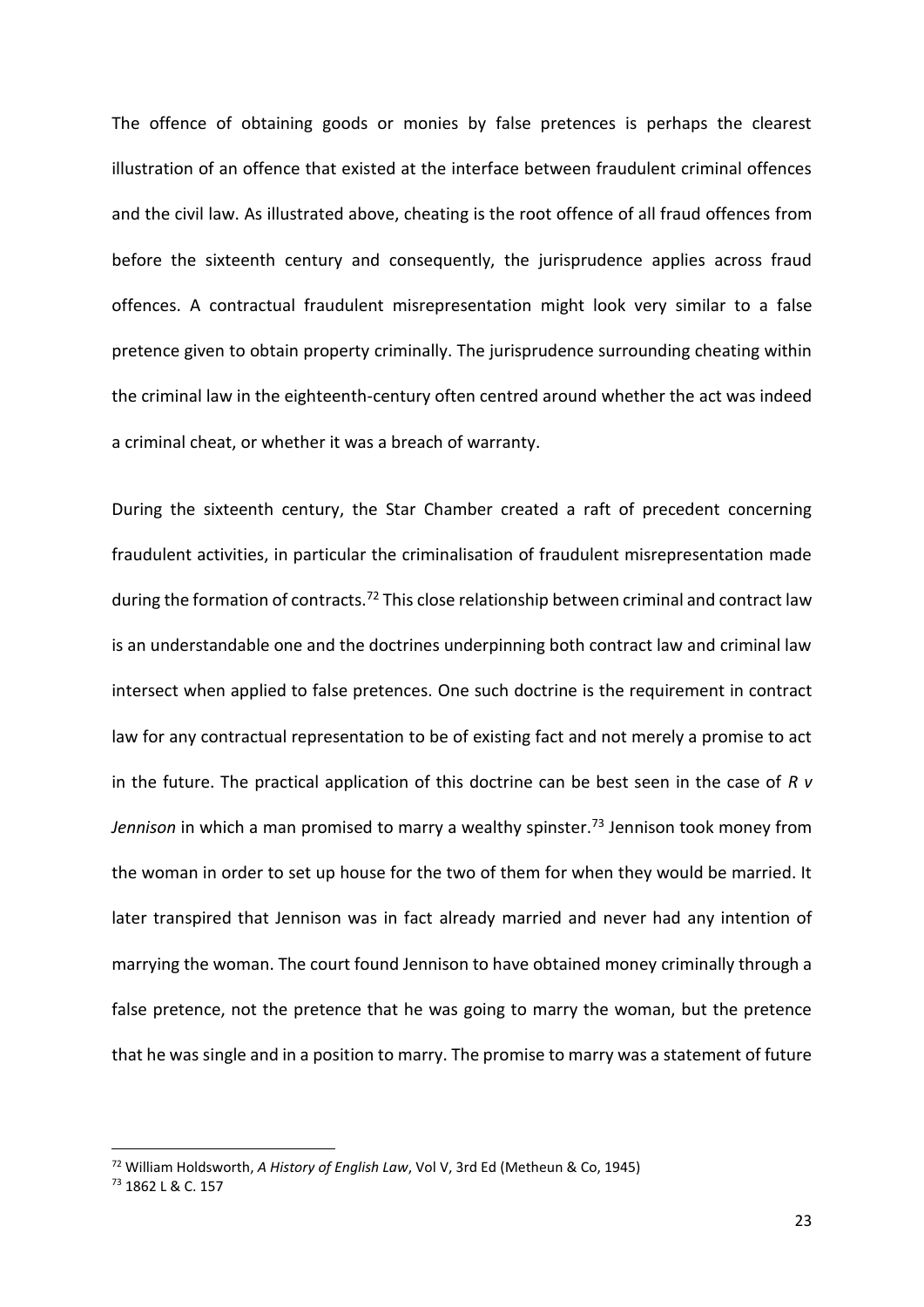fact and thus could not be a false pretence; the pretence that he was unmarried however was a statement of existing fact.

Case law across the criminal courts consistently demonstrates that judges were keen to distinguish between fraud and breaches of warranties that they felt ought to be pursued in the civil courts.<sup>74</sup> Lord Ellenborough in particular delivered a series of judgments in which he stressed the need to distinguish between criminal false pretences, and breaches of contract.<sup>75</sup> Lord Mansfield<sup>76</sup> was equally aware of the interconnection of criminal and contractual actions and was loath to 'sustain an action simply upon misrepresentation'.<sup>77</sup> At the beginning of the eighteenth century, judges were far more likely to find cheats to be a breach of contract than a criminal cheat.<sup>78</sup> In 1733, Chief Justice Raymond held that even in cases of deliberate deceit as to the weight of goods, this constituted a private contract and was therefore not indictable.<sup>79</sup>

One explanation for favouring the civil law can be found in the 1719 case of *Wilders* in which the possibility of genuine mistake by the seller played a central role in the reluctance to use indictments to tackle false weights and measures.<sup>80</sup> However, the eighteenth century saw a

<sup>74</sup> See for example: *R v Driffeld* 96 E.R. 833; (1754) Say. 146; *Emanuel v Dane* 170 E.R. 1389; (1812) 3 Camp. 299; *Noble v Adams* 129 E.R. 24

<sup>75</sup> See in particular: *Emanuel v Dane*, 170 E.R. 1389; (1812) 3 Camp. 299; *R v Pywell and others*, 171 E.R. 510; (1816) 1 Stark. 402.

<sup>&</sup>lt;sup>76</sup> Lord Mansfield was a deeply influencial lawyer and politician in the eighteenth century, acting as both Solicitor and Attorney General. For an overview of Mansfield see Kayman, Martin A, 'The Reader and the Jury: Legal Fictions and the Making of Commercial Law in Eighteenth-Century England' *Eighteenth Century Fiction*, Vol.9, No.4 (July, 1997) pp.373-394.

<sup>77</sup> *Hamar v Alexander*, 127 E.R. 618; (1806) 2 Bos. & P. N.R. 241

<sup>78</sup> See for example: *R v Driffield* [96 E.R. 833; \(1754\) Say. 146](http://login.westlaw.co.uk.liverpool.idm.oclc.org/maf/wluk/app/document?src=doc&linktype=ref&context=14&crumb-action=replace&docguid=I3EFFA711E2B611DD8BD9BE63148EC05D)

<sup>79</sup> *R v Pinkney*, 25 E.R. 593; (1733) Kel. W. 244

<sup>80</sup> 88 E.R. 1057; (1719) 11 Mod. 309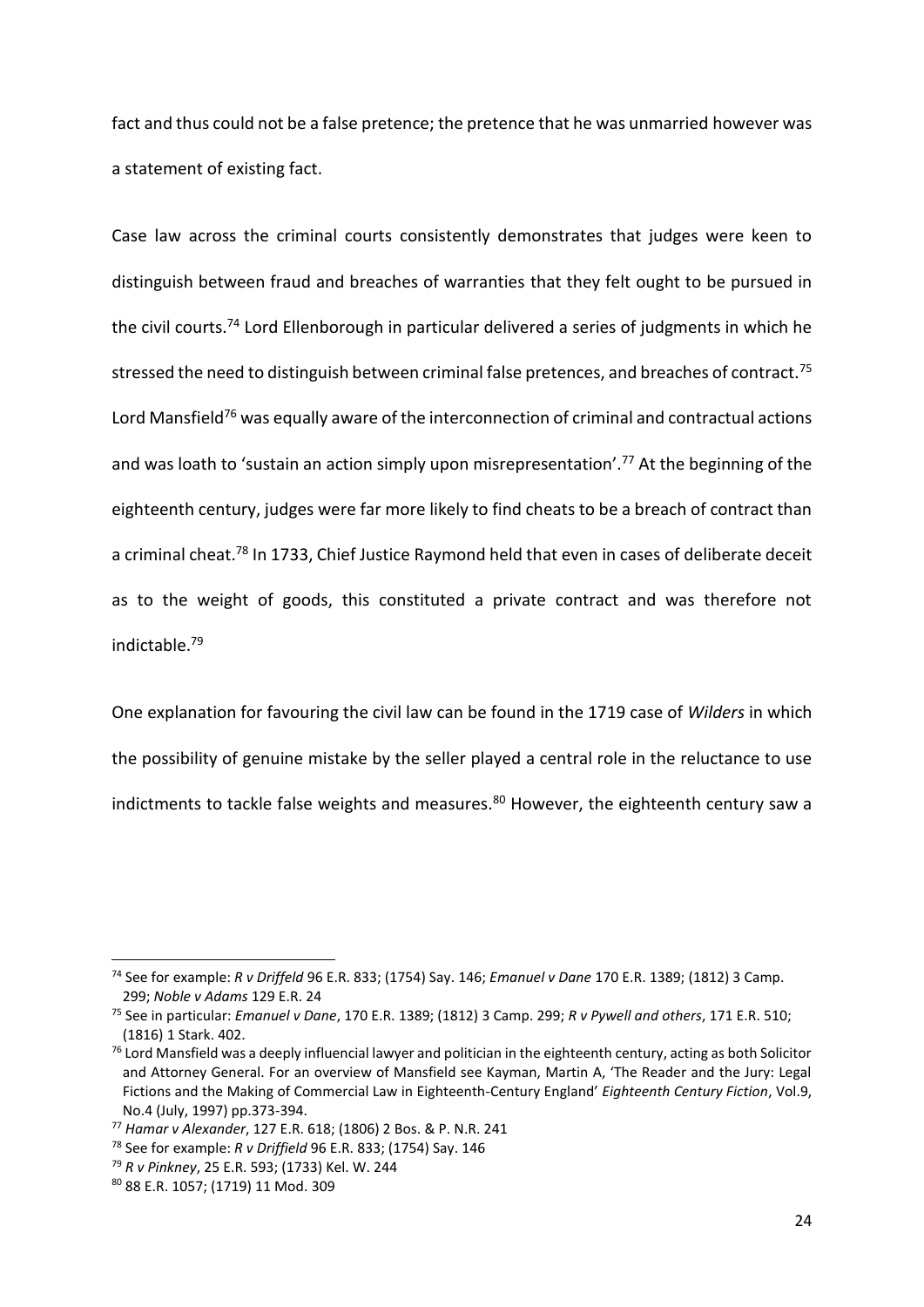shift in judicial approaches to the extension of the criminal law in this area, and a broadening in the willingness to interpret frauds as criminal.

This change in jurisprudence during the eighteenth century speaks to two fundamentally interconnected issues: the purpose of the criminal law, and how the criminal law was employed to pursue socio-economic ends. By shaping the role of the criminal law in sanctioning particular types of deceptive behaviour, eighteenth century jurisprudence suggests a moral distinction between criminal and civil cheats. This moral judgement was deployed against prosecutors or complainants of frauds, as well as the accused. As stated above, the criminal law was not perceived as being appropriate to address all frauds and where the victim had not taken adequate steps to protect themselves against the deception, the criminal courts were loath to uphold their prosecution. $81$  This distinction in the purpose of the criminal law was arguably more fundamental with regard to property offences. Lindsay Farmer has suggested the aim of the criminal law to be less about protecting private property, which was the purview of the civil law, and more about the protection of the system of property rights.<sup>82</sup> Without this distinction between private property and public wrongs, there can be no public function of the law.<sup>83</sup> This was as true in the eighteenth century as it is today. The distinction between protecting individuals and protecting a commercial system reflects the socio-economic motivations of the eighteenth-century judiciary.

The socio-economic motivations for redefining frauds as criminal over civil developed as the judiciary acted to secure the conditions required for commercial activity. By using criminal

 $81$  This was reiterated as late as the Criminal Law Commissioners 1834, 4<sup>th</sup> report. For more details see Above n [29](#page-12-0) p.215

<sup>82</sup> Above n [29](#page-12-0) p.229; see also above n [48](#page-16-0)

<sup>83</sup> Ibid p. 84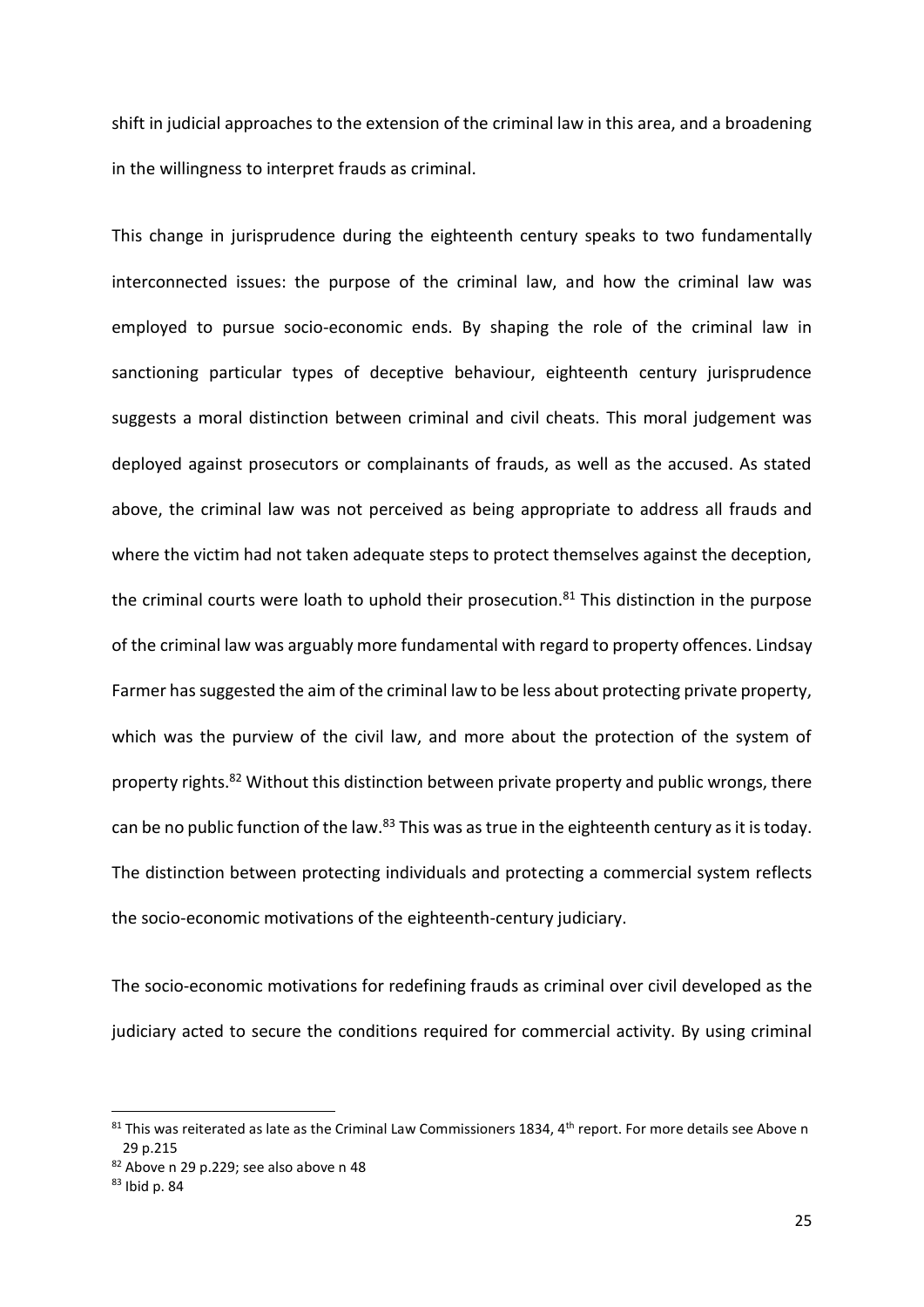sanctions to address dishonesty in commercial dealings, the judiciary was declaring such actions to be of such social and economic harm, that this harm affected the entire community, and not just the individual. This rationale has been discussed above when considering how the eighteenth-century judiciary relied on concepts of public harm in order to define a criminal fraud. However, this distinction was at the heart of defining criminal cheats in opposition to civil wrongs and mere breaches of contract.

Having set out the fundamental doctrines underpinning the history of cheating, the Supreme Court decision in *Ivey* can now be revisited to assess whether the judgment aligns with the historical precedent.

# REVISITING *IVEY*

The two most significant obiter dicta from *Ivey* were that first, dishonesty is a relatively new addition to cheating.<sup>84</sup> The second conclusion was that whatever test of dishonesty is accepted, it needs to be consistent with the civil law.<sup>85</sup> Had the Justices undertaken more rigorous research into the history of cheating, the first of these conclusions may still have been reached, but for different reasons. However, more radically, a history of cheating could have been utilised fundamentally questioning the requirement of a dishonest mens rea at all. As dishonesty is an element of the statutory definition of theft, I am not suggesting the Supreme Court could have removed this from the offence, but at a time when dishonesty is being removed from some offences such as the criminal cartel offence<sup>86</sup>, the Justices could have embraced *Ivey* as an opportunity to signal to Parliament and law reformers the need for

<sup>84</sup> Above n 2 para [48]

 $85$  Ibid para [74]

<sup>86</sup> S.47 of the Enterprise and Regulatory Reform Act 2013.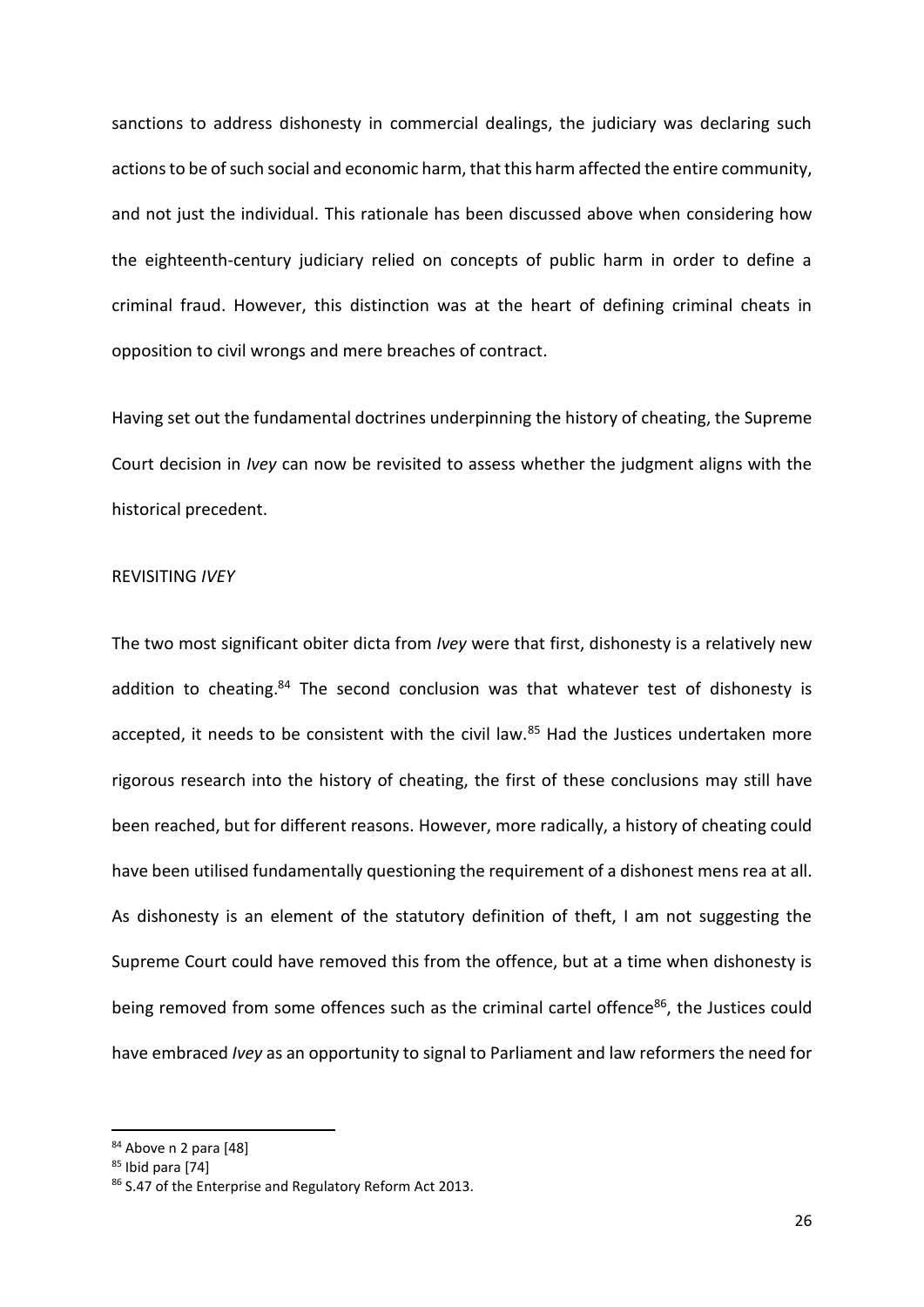a root and branch review of dishonesty. In applying the doctrinal framework introduced in this article, the Justices would have recognised how dishonesty is integral to the *conduct* of cheating, and law reformers may reflect upon whether an additional culpable mind, beyond the intent to carry out the dishonest act, is necessary.

Equally significantly, the second of the conclusions, that there is no reason why the civil and criminal tests for dishonesty should be different, would not have been reached as the historic jurisprudence demonstrates how criminal cheats have been, and ought to be, defined as opposed to, and other than, civil cheats.

#### *Ivey* **and the significance of dishonesty**

The Justices in *Ivey* were eager to overrule the judgment in *Ghosh* and did so by co-opting a dramatically abbreviated history of cheating and fraud. The doctrinal framework of fraud introduced in this article demonstrates that dishonesty is indeed a newer addition to the mens rea of deception offences, but has a far longer history forming part of the actus reus of such offences.

In eighteenth century criminal law, the mens rea of a cheat or fraud was simple intent. 'Fraudulent intent' was often a short-hand for the mens rea of illegally taking<sup>87</sup> but this was really used to differentiate between lawful and unlawful appropriation rather than adding a mental element to the act. Intention is further elaborated by such phrases as 'deceitfully intending'.<sup>88</sup> There is little case law or jurisprudence that defines or focuses upon the mens rea of cheating, but commonly, variations in the lexicon of indictments at the time included:

<sup>87</sup> Above n [29](#page-12-0) p.216

<sup>88</sup> Above n [25](#page-11-0)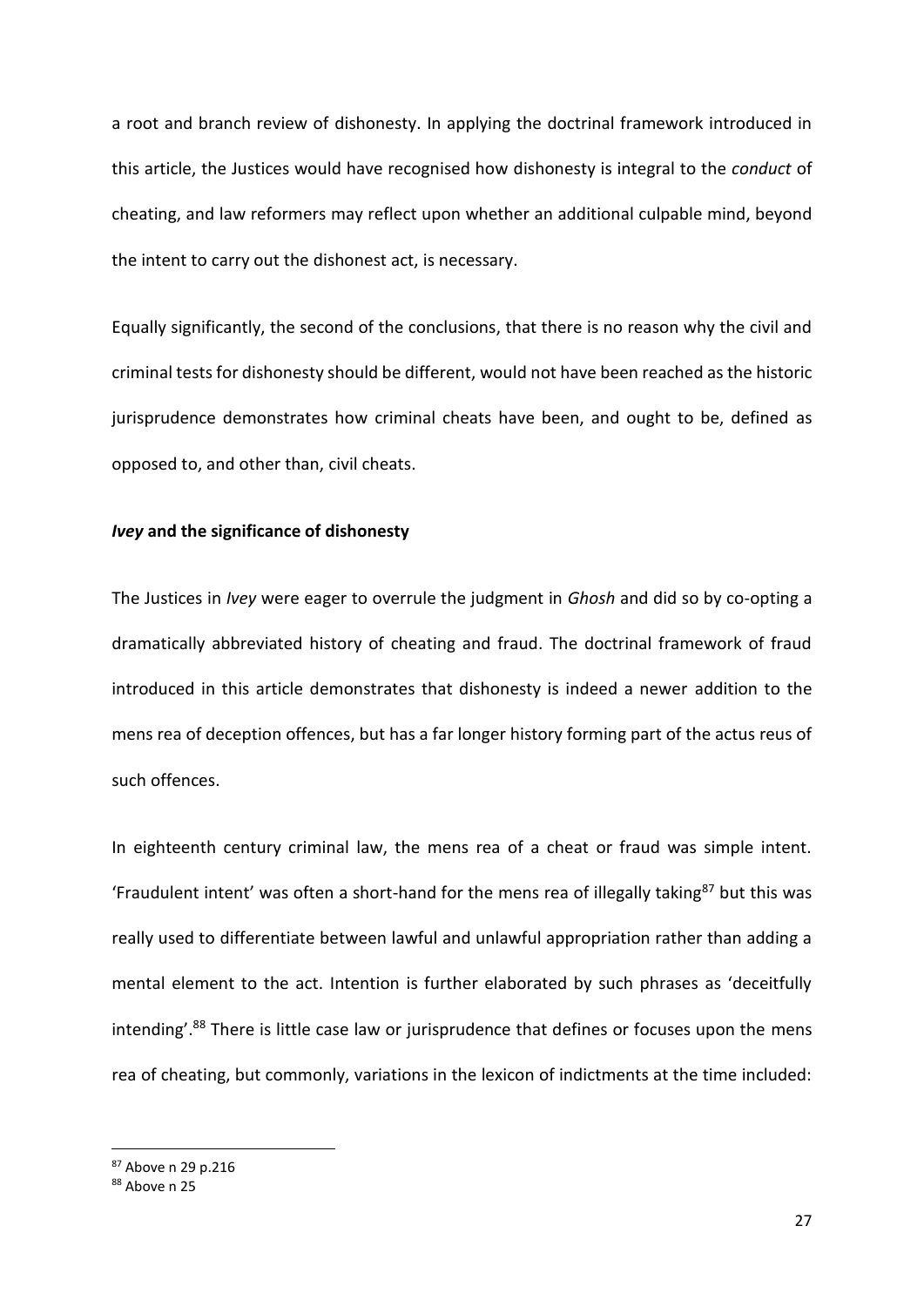'unlawfully, knowingly, and designedly<sup>89'</sup>; 'that he, being a wicked and evil disposed person, intending to cheat and defraud<sup>90</sup>'; 'being an ill designing person, of dishonest conversation, not minding to gain his livelihood by honesty, did falsely pretend<sup>91</sup>'. Lord Ellenborough restated the need to show the mens rea of fraud, that being 'knowingly and designedly', and went on to detail how: 'A man may innocently obtain goods on a pretence which is false, if he do not know that it is false: as if a servant, ignorant of the deceit, be sent by his master for goods upon a false pretence, which he directs him to make.<sup>'92</sup> The focus on deceit is crucial as deceit is not synonymous with dishonesty. To deceive is to act, this does not speak to the mental state of the deceiver. Again, the fundamental definition and construction of cheating is the actus reus and the artful device. The only reference to the mens rea of the accused beyond intent is that they be 'evil disposed'. In modern vernacular this disposition is closer to intent than to any test of dishonesty. It is the act which is dishonest, not the accused.

<span id="page-27-0"></span>The significance of any mens rea to the criminal cheat and wider property offences is still a hot topic and one which sits within wider criminal law theory. Stuart Green has written at length about the moral core of fraudulent and white-collar offences.<sup>93</sup> Green contests that any mens rea may prove an 'unusually decisive' factor in determining whether an act is criminal or not.<sup>94</sup> This is borne out in case law, particularly in the case of *R v Hinks*. *Hinks* is another deeply contentious criminal case which held that criminal appropriation could be satisfied, even where this appropriation could not be vitiated in contract law.<sup>95</sup> One of the

<sup>89</sup> *OBP*, February 1760, trial of John Ambery (t17600227-19)

<sup>90</sup> *OBP*, June 1769, trial of John Lutmore (t17690628-63)

<sup>91</sup> *OBP*, December 1769, trial of Roger Prate (t17691206-47)

<sup>92</sup> Per Lord Ellenborough in *R v Tomkins* (1807) 8 East 180; 103 E.R. 311

<sup>93</sup> See in particular Stuart P. Green, *Lying, Cheating, and Stealing. A Moral Theory of White-Collar Crime* (Oxford University Press, 2006)

<sup>94</sup> Ibid p. 32

<sup>95</sup> For a more in-depth discussion of *R v Hinks* [2000] UKHL 53 see Stephen Shute, 'Appropriation and the Law of Theft,' *Criminal Law Review* (2002) pp.445-458; Alan L. Bogg and John Stanton-Ife, Protecting the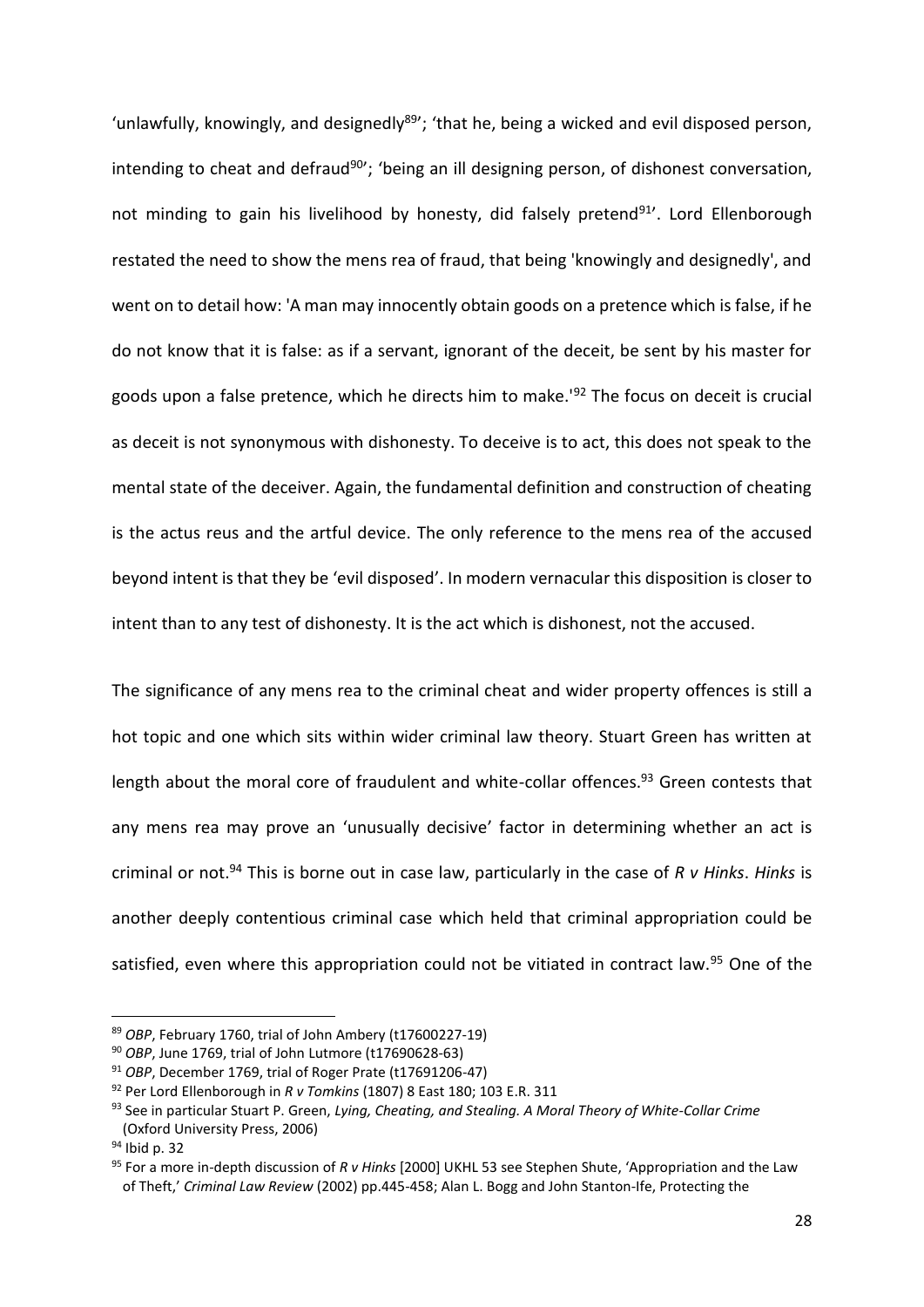<span id="page-28-0"></span>more common criticisms of *Hinks* is that the criminal element of appropriation, as required by the law of theft, has been reduced to vanishing point as the accused can criminally appropriate property even when a valid gift has been made. A consequence of this is that the mens rea of theft, particularly the requirement of dishonesty, is having to do the heavy lifting when it comes to criminalising the act itself. The result is that the accused's criminal liability is determined by the trier of fact's assessment that the accused acted dishonestly. According to Green's approach, this may not be problematic in the overall logic of the criminal law as it is often the mens rea which delineates between the criminal and the non-criminal.<sup>96</sup> Mental elements of offences such as dishonesty are, as Richard Tur would argue, 'standard-bearing concepts' within the criminal law.<sup>97</sup> However, a number of fundamental criticisms emerge in relation to the reliance on mens rea to determine guilt. One such criticism, and one which the Justices in *Ivey* considered, is that triers of fact, which are sometimes juries, can have differing concepts of dishonesty and this results in the law being applied inconsistently.<sup>98</sup> Not only does this make the outcomes of trials unpredictable, but this unpredictability has been argued to undermine the rule of law.<sup>99</sup> This criticism speaks to the wider issue of jury trials and triers of fact. The Justices did not engage with the purpose of the jury trial, that an element of lay

Vulnerable: Legality, Harm and Theft. *Legal Studies* [Volume 23, Issue3,](https://onlinelibrary.wiley.com/toc/1748121x/2003/23/3) Pages 402-422; Beatson and A.P Simester, 'Stealing one's own property' *Law Quarterly Review,* 1999, pp.371-376; S Gardner, 'Property and Theft' [1998] *Criminal Law Review*, pp.35-43

<sup>96</sup> See above, [n 93](#page-27-0)

 $97$  Richard Tur, 'Dishonesty and the Jury: A Case Study in the Moral Content of Law' in A. Phillips Griffiths (ed.), *Philosophy and Practice* (Cambridge, 1985), pp.75-96, at p.95. See also Stephen Shute, 'Appropriation and the Law of Theft,' *Criminal Law Review* (2002) pp.445-458

<sup>98</sup> This point was also engaged with in great length by the Law Commission in *Legislating the Criminal Code: Fraud and Deception* (Law Com no.155 1999)

<sup>99</sup> Alan L. Bogg and John Stanton-Ife, 'Protecting the Vulnerable: Legality, Harm and Theft.' *Legal Studies* [Volume 23, Issue3,](https://onlinelibrary.wiley.com/toc/1748121x/2003/23/3) Pages 402-422. P.407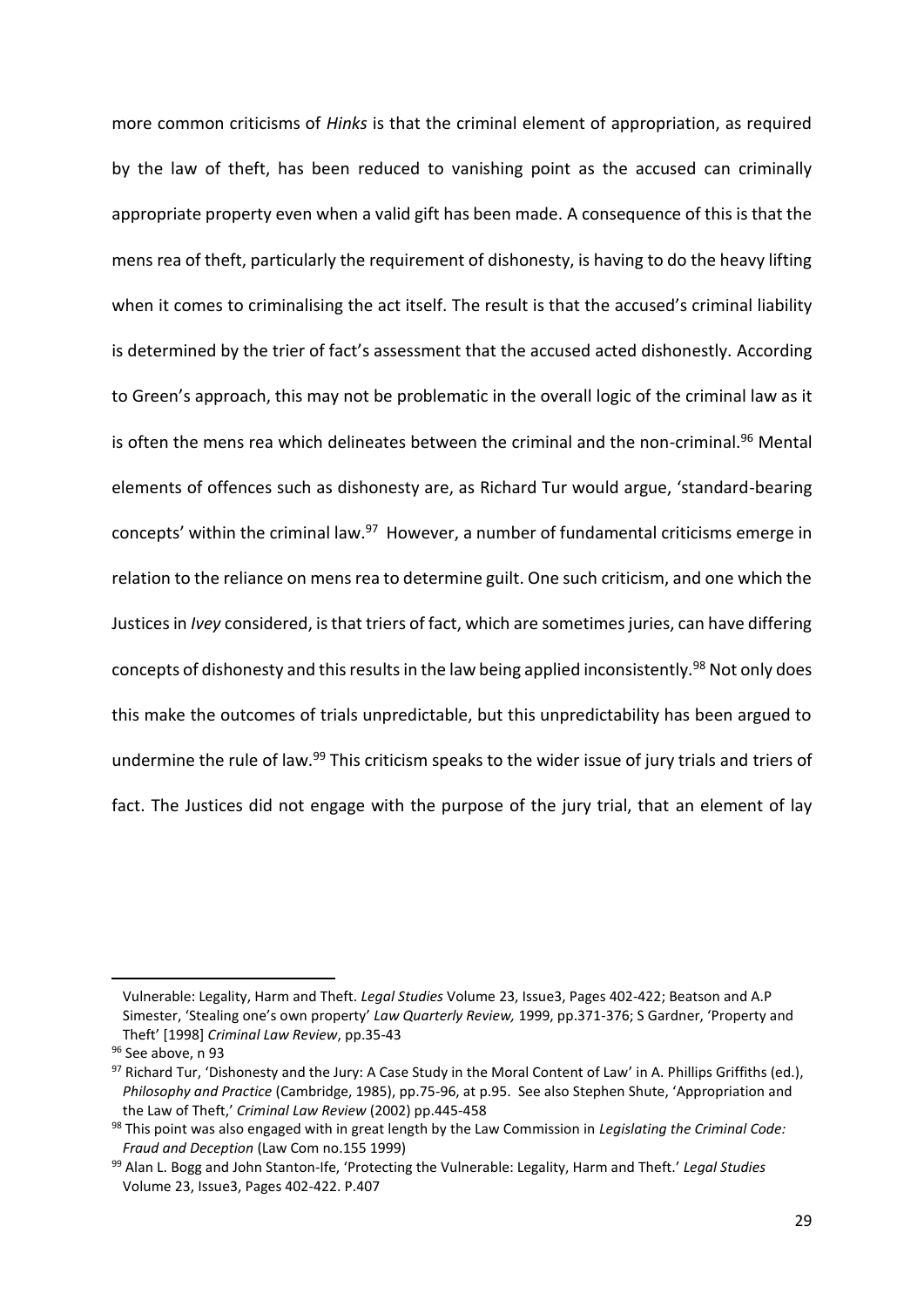participation in the criminal trial is allowed for the very reason of judging community standards of behaviour.<sup>100</sup>

With so much weight being placed on the mens rea for property offences, it is concerning that there persists confusion between dishonesty and deception. Confusion which permeates academic and judicial discussion of dishonesty. Green rightly claims the defining characteristic of fraud to be deception, but he also equates issues of mens rea with deception.<sup>101</sup> Green's analysis, though thoughtful, illustrates how academics, and indeed judges, often fall foul of conflating mens rea with the *act* of deception. This is perhaps not surprising as whilst a useful framework for making sense of the criminal law, the actus reus-mens rea divide is problematic in that it applies a simplistic binary of conduct and mental state to a series of complex and interconnected principles that make up a criminal act.<sup>102</sup> Moreover, the law itself makes it easy to confuse issues of actus reus and mens rea, and issues of mens rea with issue of fact. For example, s.2 (1) (b) of the Theft Act 1968 states that a person is not dishonest if she believes she would have the consent of the owner. This has led even Law Lords to confuse the issue of the mens rea of believing herself to have a right in law, and actually having a right in law.<sup>103</sup> In the case of *Hinks*, Lord Hutton, in relation to s.2(1)(b) of the Theft Act 1968 states: 'It follows, a fortiori, that a person's appropriation of property belonging to another should not be regarded as dishonest if the other person actually gives the property to him.' Whilst there is logic to this step, Lord Hutton consequently conflates the factual issue of whether she

<sup>100</sup> This much wider discussion cannot be engaged with sufficiently in this forum but for a more detailed discussion see Richard Tur, above n [97](#page-28-0)

 $101$  Ibid p. 51

<sup>102</sup> See in particular Paul H Robinson, 'Should Criminal Law Abandon the Actus Reus-Mens Rea Distinction?' in Shute, Gardner, and Horder, *Action and Value in Criminal Law* (Clarendon Press, Oxford, 1993)  $103$  Above n 10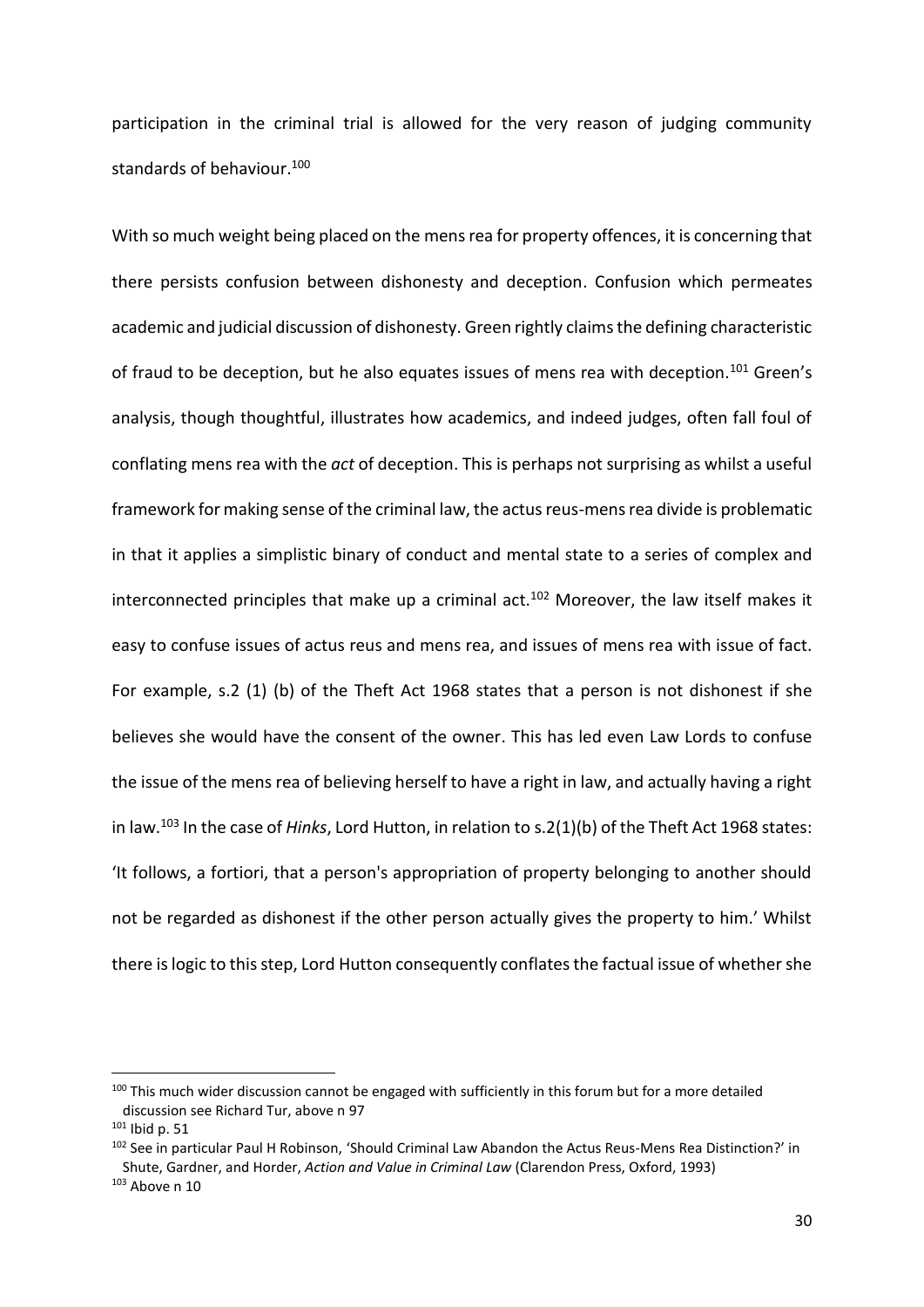would have the consent of the owner, with the mens rea element of whether she *believed* she had the consent of the owner.

The Justices in *Ivey* acknowledged the importance of some 'deception' to a cheat, and went so far as to hold that where there is such a 'deception', it is easy to find dishonesty.<sup>104</sup> This confused reasoning lead the Justices to tie themselves in knots when trying to distinguish between deception and dishonesty.

*Ivey* contains some interesting thought experiments surrounding when a cheat could in fact be honest. The examples given include the runner who deliberately trips an opponent, and a stable lad who alters the watering of a horse to ensure a slower race.<sup>105</sup> The Justices come to the conclusion that these acts would only qualify as dishonest should there have been an 'altogether artificial representation to the world at large' that conditions were such as to ensure fair competition.<sup>106</sup> This construction of cheating is one which could be avoided if the historical understanding of cheating is embraced: that the act of cheating, or the artful device, is inherently dishonest and therefore, an additional mental element of dishonesty is not required. The Justices acknowledge this argument when stating: "Some might say that all cheating is by definition dishonest. In that event, the addition of a legal element of dishonesty would add nothing."<sup>107</sup> This reasoning could be extended to encapsulate factual dishonesty and thereby side-step the 'unnecessarily complic[ation]' which the Justices sought to avoid.<sup>108</sup>

 $104$  Above [n 3,](#page-2-0) para [45]

 $105$  Ibid, para [45]

 $106$  Ibid, para [45]

 $107$  Ibid, para [49]

 $108$  Ibid, para [49]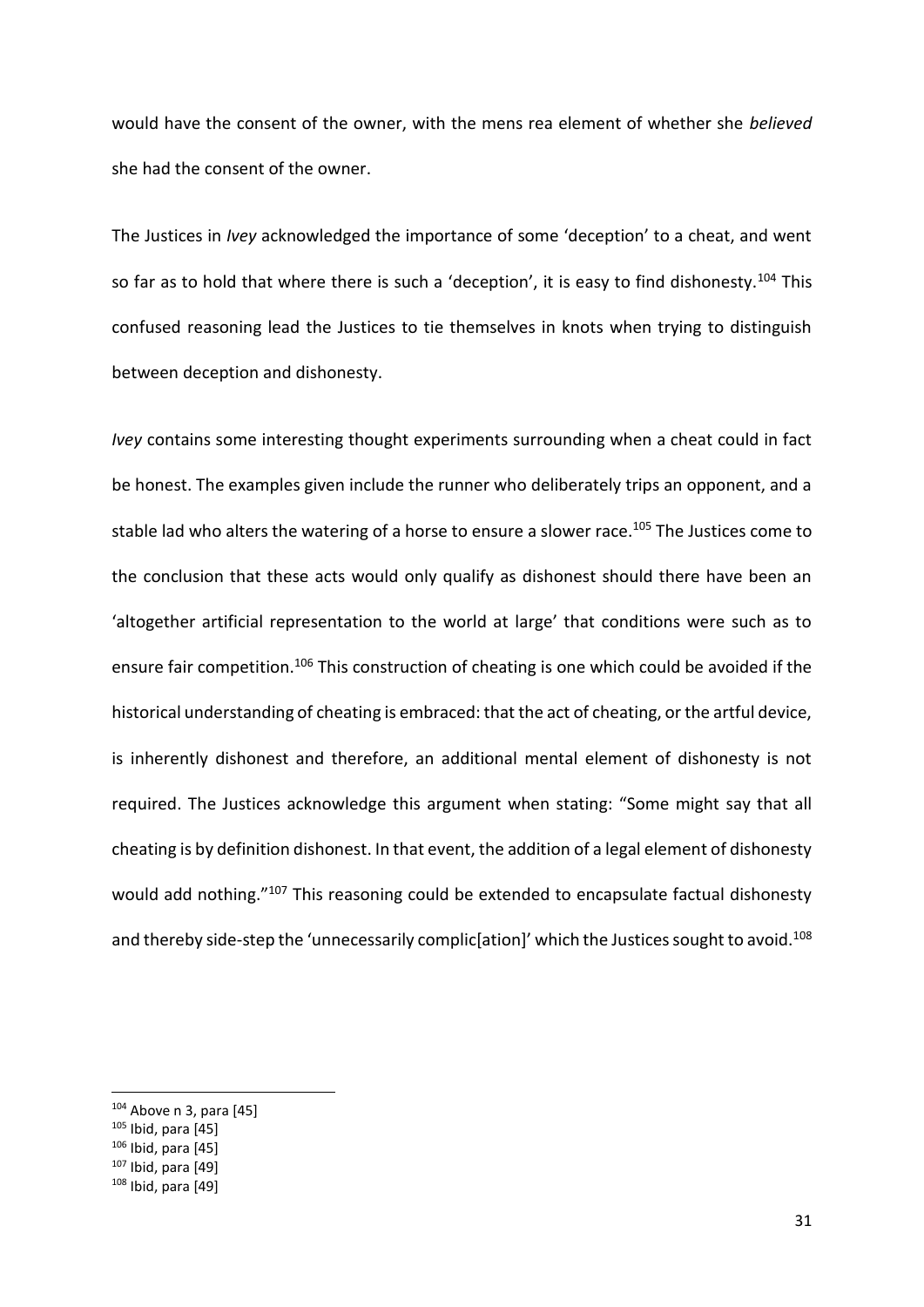The central issue in *Ivey* was whether Mr Ivey had intentionally deceived the casino and thereby breached an implied term of the contract, that being not to cheat. As the artful device has long been the heart of the cheat, so too are such devices pivotal in the case of *Ivey*. Mr Ivey and his accomplice utilised a number of artful devices in order to win multiple hands of Punto Banco. These included: requesting the cards be placed at a particular angle; requesting the same manufacturer of cards be reused and later, requesting the exact same cards be used the following day; requesting a machine be used to shuffle the cards thereby ensuring the positioning of the cards did not change; and pretending to be superstitious in order to excuse unusual requests.

Unintentionally, the Justices are consistent with eighteenth century jurisprudence concerning the artful device in that they hold only the positive acts of deception by Mr Ivey to constitute cheating. The Justices mooted that had a card player merely noticed that some cards had different markings and not told the house, it would not be cheating.<sup>109</sup> Mr Ivey was cheating because he made a positive step to fix the deck, and because he staged 'a carefully planned and executed sting.'<sup>110</sup>

In *Ivey*, the Justices bring the jurisprudence of dishonesty almost full circle. The final third of the judgment is a critique of the test in *Ghosh*, concluding that an objective test for dishonesty should replace the objective, subjective-objective approach that underpinned all tests of dishonesty.

<sup>&</sup>lt;sup>109</sup> Were the law to be constructed to require the intentional use of an artful device or deception with knowledge that it was deceptive, it could be argued in such a situation as mooted by the Justices that a positive duty could be placed on the accused to not take advantage of such a situation. However, in light of wider doctrines of caveat emptor, not protecting a fool, and a broader liberal tradition within English law, it is unlikely that such a positive duty would be imposed in such a scenario.  $110$  Ibid, para [50]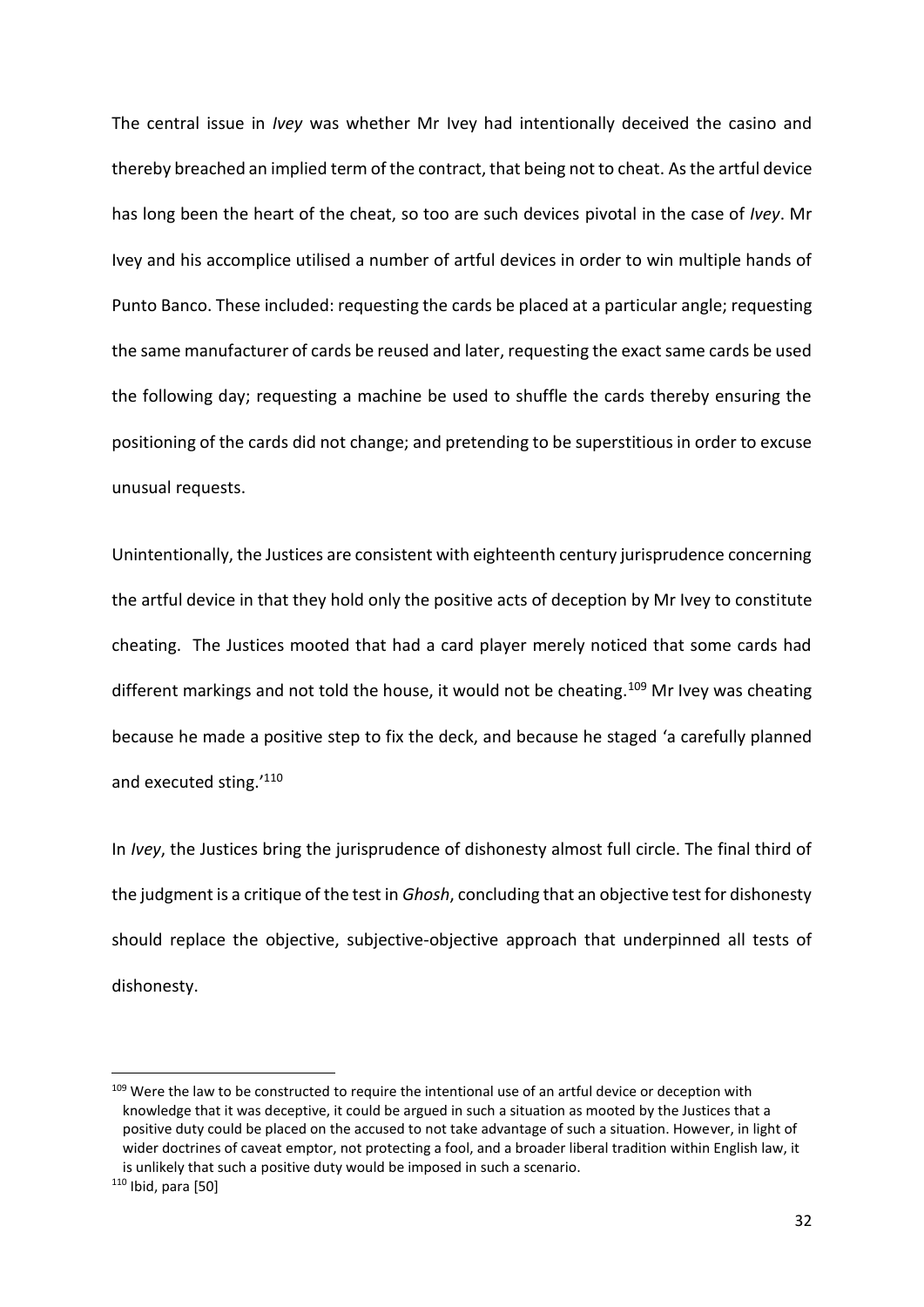Had the Justices reverted to their eighteenth-century counterpart's approach to deceptive offences and found that dishonesty refers to the actus reus of the act and not the mens rea, they could have avoided the discussion of the correct test for dishonesty all together. Rather, the issue may have been focused upon whether Mr Ivey intentionally deceived the casino, which he did. The trier of fact would not have to ascertain Mr Ivey's state of mind beyond whether he acted intentionally. Whether an act was dishonest or not, or whether a deliberate deception was carried out, would still have to be ascertained by the tribunal of fact and this would have required a decision regarding honest standards of behaviour. This approach would have achieved the same ends desired by the Justices in that no subjective morality of the accused would be considered. As stressed above, the Supreme Court were not in a position to alter the statutory definition of Theft, but engaging in this broader discussion would have acted as a signal to law reformers and Parliament to revisit the role of dishonesty.

### **Ivey and the delineation between criminal and civil cheats**

The Justices in *Ivey* held there to be 'no logical or principled basis for the meaning of dishonesty…to differ according to whether it arises in a civil action or a criminal prosecution.'<sup>111</sup> The Justices again employed selected historical sources, including a seventeenth century statute<sup>112</sup> to support their claim that 'there is no reason to doubt that cheating carried the same meaning when considering an implied term not to cheat'.<sup>113</sup>

This decision is surprising in light of *R v Hinks*. There is a grudging acceptance by commentators that appropriation is construed very broadly following *Hink*s, but that the role

 $111$  Ibid, para [63]

<sup>112</sup> Gaming Act 1664 16 Cha. 7 alongside th[e Gaming Act 1710](https://en.wikipedia.org/wiki/Gaming_Act_1710) 9 Ann, c. 19 and The *Gaming Act* 1845 (8 & 9 Vict., c. 109)

 $113$  Above [n 3,](#page-2-0) para [38]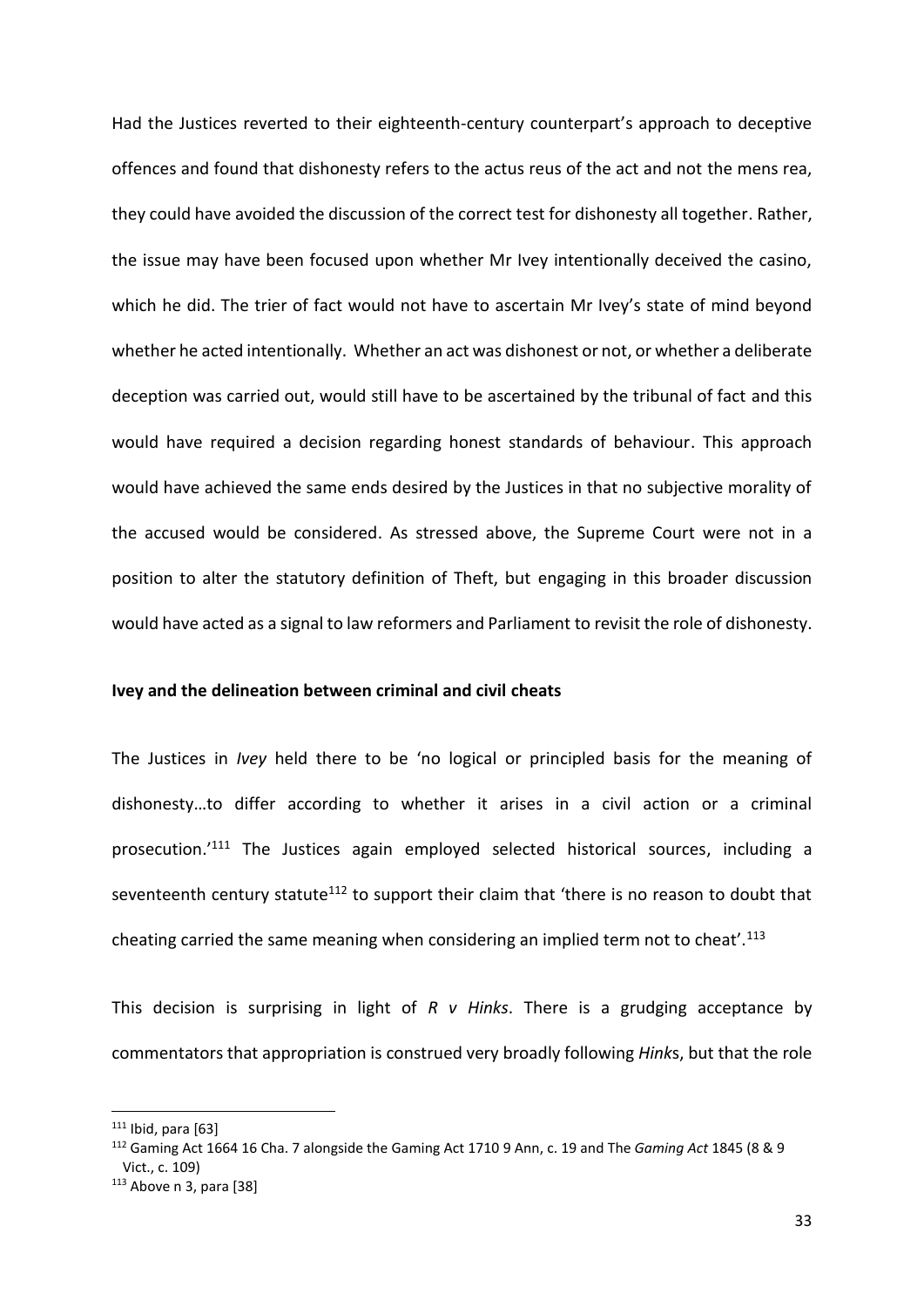of dishonesty is presumed to act as a safety net to ensure proper criminalisation of theft.<sup>114</sup> However, the Supreme Court cannot have it both ways. It cannot uphold *Hink*s and also align civil and criminal concepts of dishonesty. Appropriation cannot be stretched beyond the civil law, and then the test for cheating reduced to a civil standard. This blurs the lines between a civil and a criminal cheat to the point where the sole difference is the choice of venue. At a time when criminal prosecutions for fraudulent offences are still comparatively few, for reasons of regulatory policy and public ambivalence to fraud, the Supreme Court has made the problematic decision to dismantle the distinctions between cheating at civil and criminal law.

As with the other doctrines of fraud, had the Justices immersed themselves in eighteenthcentury jurisprudence surrounding fraud, a clear reason for distinguishing criminal from civil cheats would have become apparent. As demonstrated, the Justices' eighteenth-century predecessors spent decades deliberately disentangling and delineating between cheats at criminal law and what they held to be mere breaches of contract.<sup>115</sup>

Eighteenth century judges recognised the seemingly inextricable relationship between cheating and fraud in civil and criminal law. They clearly stated that this relationship needed to be delineated if any action for fraud, whether civil or criminal, was going to be effectively brought in any court. The criminal cheat was fundamentally distinguished from civil misrepresentations at contract law by the second and third of the doctrines of fraud which I have introduced in this article: 2) that the fraud must have wider public harm, and 3) that this

<sup>114</sup> See discussion above

<sup>&</sup>lt;sup>115</sup> It is difficult to avoid conflating fraudulent misrepresentation and breach of contract when assessing eighteenth century jurisprudence in this area. Many of the cases cited in this section would be considered misrepresentation cases today, but the reported sections of these cases are preoccupied with breach of warranty rather than misrepresentation.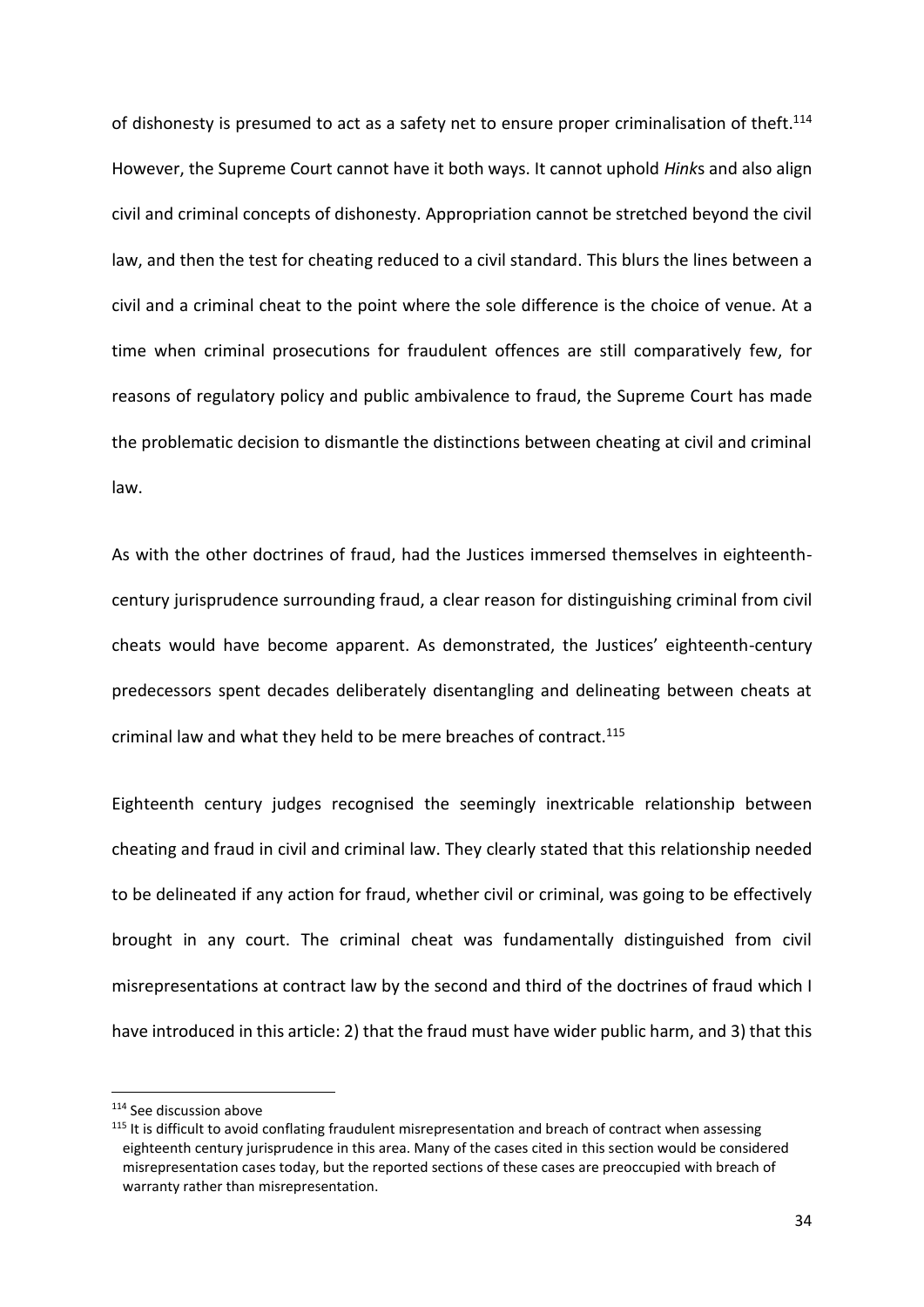act was more than a breach of contract. These doctrines can be further understood as requiring harm which goes beyond the individual, and an act which attracts the declaratory and 'standard-bearing' stigma brought by the criminal law.

In his dissenting judgment in *Hinks*, Lord Hobhouse held that it makes no sense to remove understandings of the civil law from the criminal when deciding on property offences, as property is itself a concept derived and understood through the civil law.<sup>116</sup> However, Lord Hobhouse did not go as far as the Supreme Court in *Ivey* that the civil and criminal law needs to be in complete alignment. Property itself is a civil law construct, and so of course some understanding of the civil law is required for all property offences. However, the criminal cheat is forged in centuries of judicial wrangling which vehemently and intentionally separated deception at contract law from the criminal cheat. To unproblematically conflate the two is to ride roughshod over the fundamental underpinnings of cheating.

## **CONCLUSION**

The case of *Ivey* is a timely reminder of the importance of legal historical research for understanding and developing fundamental areas of contemporary law. Having engaged with the historical contextualisation of cheating, the Justices in *Ivey* rightly held that dishonesty has not always formed a part of the mens rea of cheating. Consequently, the *Ghosh* test can be viewed as a relatively recent addition to cheating and that, according to this article, could be removed, without affecting the integrity of this ancient common law offence.<sup>117</sup> In this article I have taken historical research yet further to demonstrate not just that dishonesty is

<sup>116</sup> Above n 10

 $117$  Cheating as an offence was abolished by S.32 Theft Act 1968 but it is the precursor to a range of modern statutory offences and to the current conception of dishonesty.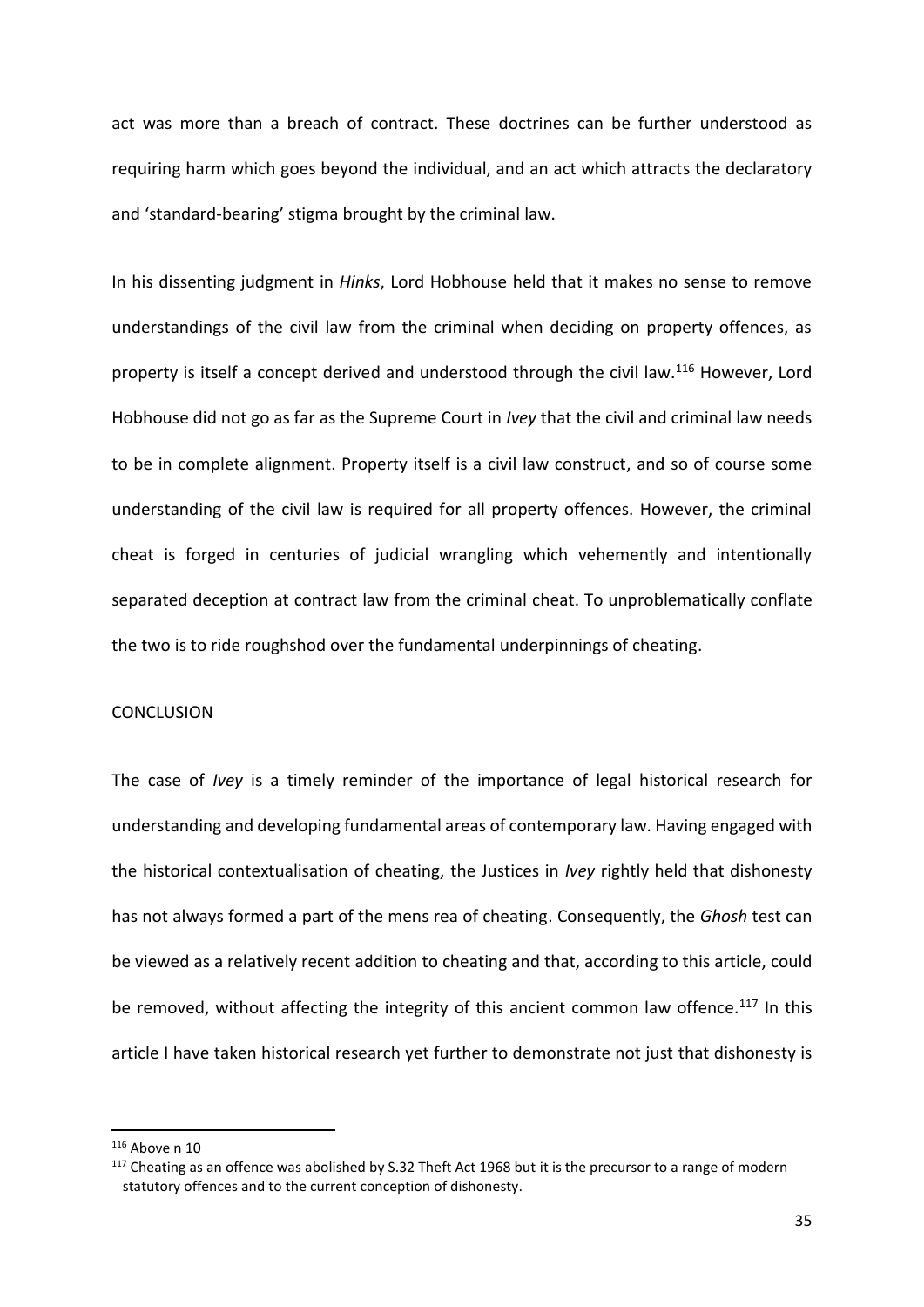*not* historically a part of the mens rea of cheating, but equally significantly, that dishonesty *has* always been a part of the actus reus of cheating. By introducing a comprehensive framework of the three doctrines of fraud, this article has provided much deeper insight into an offence seldom, if ever, considered by modern criminal lawyers or legal historians. By engaging with the doctrinal underpinnings of cheating, the inseparable relationship between the act of cheating and the presence of dishonesty is revealed.

The introduction of my three doctrines of fraud has also illustrated how past jurisprudence intentionally and conscientiously defined criminal cheating as being something other than a civil breach of contract. The Justices in *Ivey* were keen to conflate a central element of the criminal offence of cheating with tests in civil law without considering how and why precedent so clearly separates the two. Rather than reflect upon the purpose of the criminal law as an institution which goes beyond mere dispute resolution and which apportions moral as well as legal blame, the Supreme Court has mistakenly united cheating under the civil and criminal law.

The Supreme Court seems increasingly keen to use legal history to support judgments. In many ways this is to be welcomed as the use of wider precedent allows for more contextualised and, arguably, better supported judgments. However, *Ivey* is a remarkable example of judicial cherry-picking, Justices selecting precedent from past centuries in a manner which supports a particular conclusion. Throughout the judgment in *Ivey*, the Supreme Court Justices oscillate between relying on historical sources and then dismissing their value. For example, the appellants had relied upon an eighteenth-century definition of cheating with which the Justices initially engaged, but then held there to be 'no occasion to